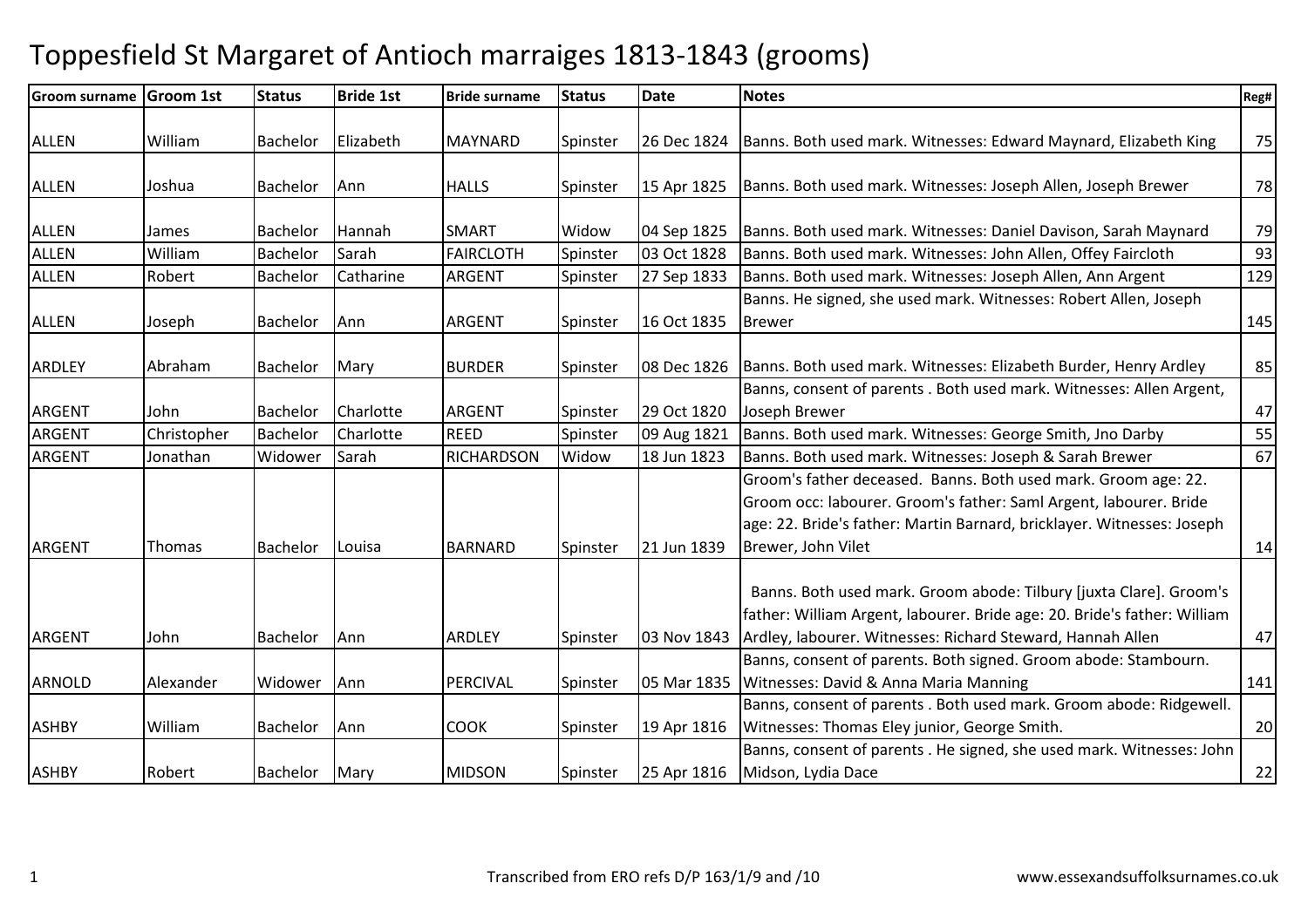| <b>Groom surname</b> | <b>Groom 1st</b> | <b>Status</b>   | <b>Bride 1st</b> | <b>Bride surname</b> | <b>Status</b> | <b>Date</b>         | <b>Notes</b>                                                               | Reg#           |
|----------------------|------------------|-----------------|------------------|----------------------|---------------|---------------------|----------------------------------------------------------------------------|----------------|
|                      |                  |                 |                  |                      |               |                     |                                                                            |                |
|                      |                  |                 |                  |                      |               |                     | Banns. Both used mark. Groom age: 24. Groom occ: labourer. Groom's         |                |
|                      |                  |                 |                  |                      |               |                     | father: Humphrey Ashby, labourer. Bride's age: 22. Bride's father: John    |                |
| <b>ASHBY</b>         | William          | <b>Bachelor</b> | Ann              | <b>ALLEN</b>         | Spinster      | 25 Dec 1838         | Allen, labourer. Witnesses: John Daines, Ann Ridgwell.                     | 11             |
|                      |                  |                 |                  |                      |               |                     | Banns, consent of parents . Both used mark. Witnesses: John & Sophia       |                |
| <b>ATTERTON</b>      | Robert           | Bachelor        | Anne             | <b>MARTIN</b>        | Spinster      | 25 Oct 1813         | <b>Butcher</b>                                                             | $\overline{3}$ |
|                      |                  |                 |                  |                      |               |                     | Banns, consent of parents . Both used mark. Witnesses: Nathan Felton,      |                |
| <b>AVES</b>          | William          | <b>Bachelor</b> | Hannah           | <b>HARDY</b>         | Spinster      | 24 Oct 1815         | Lydia Hardy                                                                | 12             |
|                      |                  |                 |                  |                      |               |                     |                                                                            |                |
| <b>BACON</b>         | John             | Bachelor        | Mary             | <b>ATTERTON</b>      | Spinster      | 28 Aug 1835         | Banns. Both used mark. Witnesses: Jeremiah Hardy, Elizabeth Atterton   143 |                |
|                      |                  |                 |                  |                      |               |                     | Banns. Both used mark. Groom occ: labourer. Groom's father: James          |                |
|                      |                  |                 |                  |                      |               |                     | Barber, labourer. Bride's father: William Dorking, labourer. Witnesses:    |                |
| <b>BARBER</b>        | Stephen          | Bachelor        | Sarah            | <b>DORKING</b>       | Spinster      | 25 Dec 1839         | Henry Barber, Susan Dorking                                                | 23             |
|                      |                  |                 |                  |                      |               |                     | Banns, consent of parents . Both used mark. Witnesses: Daniel              |                |
| <b>BARHAM</b>        | Thomas           | Bachelor        | Catherine        | <b>HARDY</b>         |               | 29 Mar 1816         | Barham, Mary Meadows                                                       | 18             |
| <b>BARNARD</b>       | Benjamin         | <b>Bachelor</b> | Eliza            | <b>ELEY</b>          | Spinster      | 24 Dec 1833         | Banns. Both used mark. Witnesses: John Barnard, Ann Vilate                 | 131            |
|                      |                  |                 |                  |                      |               |                     | Both used mark. Groom age: 23. Groom occ: labourer. Groom's father:        |                |
|                      |                  |                 |                  |                      |               |                     | Thomas Barnard, labourer. Bride's age: 18. Bride occ: straw platter.       |                |
|                      |                  |                 |                  |                      |               |                     | Bride's father: Robert French, labourer. Witnesses: William Clements,      |                |
| <b>BARNARD</b>       | Thomas           | Bachelor        | Ann              | <b>FRENCH</b>        | Spinster      | 08 Aug 1837         | Joseph Brewer                                                              | $1\vert$       |
|                      |                  |                 |                  |                      |               |                     | Both fathers are deceased. Banns. Both used mark. Groom occ:               |                |
|                      |                  |                 |                  |                      |               |                     | labourer. Groom's father: Thomas Barnard, labourer. Bride's father:        |                |
|                      |                  |                 |                  |                      |               |                     | Edward Clements, labourer. Witnesses: William Clements, Marianne           |                |
| <b>BARNARD</b>       | William          | Bachelor        | Ann              | <b>CLEMENTS</b>      | Spinster      | 05 May 1838   Bragg |                                                                            | 5 <sup>1</sup> |
|                      |                  |                 |                  |                      |               |                     |                                                                            |                |
| <b>BASHAM</b>        | John             | Bachelor        | Sophia           | MAYNARD              | Spinster      | 05 Dec 1834         | Banns. Both used mark. Witnesses: Robert Hastler, Lydia Cooke              | 139            |
| <b>BETTS</b>         | Moses            | Bachelor        | Sarah            | <b>REED</b>          | Spinster      | 16 Oct 1818         | Banns. Both used mark. Witnesses: James & Charlotte Rede                   | 38             |
|                      |                  |                 |                  |                      |               |                     | Banns, consent of parents . Both used mark. 'Balls' written 3 times in     |                |
|                      |                  |                 |                  |                      |               |                     | margin, only Mary has signed her own name. Witnesses: John Bowls,          |                |
| <b>BOWLS</b>         | James            | Bachelor        | Hannah           | <b>ALLEN</b>         | Spinster      | 03 Aug 1817         | <b>Mary Balls</b>                                                          | 29             |
|                      |                  |                 |                  |                      |               |                     | Banns, consent of parents . Both used mark. Witnesses: James Rede,         |                |
| <b>BRAGG</b>         | James            | Bachelor        | Lydia            | <b>WRIGHT</b>        | Spinster      | 06 Mar 1818         | <b>Elizabeth Bragg</b>                                                     | 34             |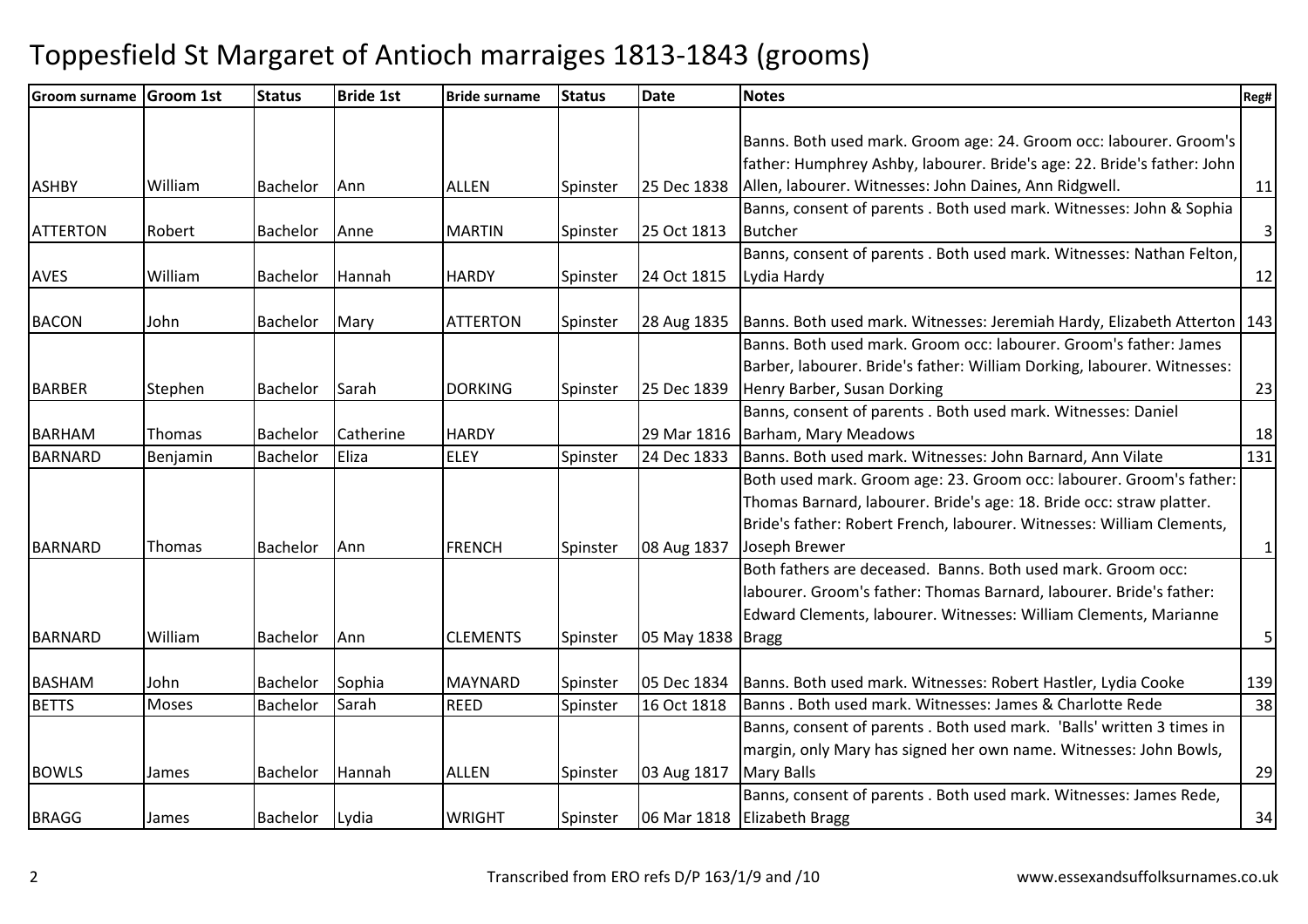| <b>Groom surname</b> | <b>Groom 1st</b> | <b>Status</b>   | <b>Bride 1st</b> | <b>Bride surname</b> | <b>Status</b> | <b>Date</b> | <b>Notes</b>                                                           | Reg#           |
|----------------------|------------------|-----------------|------------------|----------------------|---------------|-------------|------------------------------------------------------------------------|----------------|
| <b>BRAGG</b>         | Joseph           | Bachelor        | Sarah            | <b>GREEN</b>         | Spinster      | 23 Nov 1834 | Banns. Both used mark. Witnesses: John & Mary Allen                    | 137            |
|                      |                  |                 |                  |                      |               |             | Banns. Both used mark. Groom abode: Sible Hedingham. Witnesses:        |                |
| <b>BRITTON</b>       | William          | Bachelor        | Ann              | ARGENT               | Spinster      | 14 May 1821 | James Alliston, Joseph Brewer                                          | 52             |
|                      |                  |                 |                  |                      |               |             |                                                                        |                |
| <b>BROWN</b>         | John             | Bachelor        | Mary             | <b>OVERIL</b>        | Spinster      | 13 Nov 1828 | Banns. Both used mark. Witnesses: John Pannell, Joseph Brewer          | 97             |
|                      |                  |                 |                  |                      |               |             | Banns. Both used mark. Groom age: 20. Groom abode: Sible               |                |
|                      |                  |                 |                  |                      |               |             | Hedingham. Groom occ: labourer. Groom's father: Henry Burder,          |                |
|                      |                  |                 |                  |                      |               |             | labourer. Bride's father: John Allen, labourer. Witnesses: William &   |                |
| <b>BURDER</b>        | John             | Bachelor        | Elizabeth        | <b>ALLEN</b>         | Spinster      | 18 Sep 1840 | Ann Ashby                                                              | 29             |
|                      |                  |                 |                  |                      |               |             | Banns, consent of parents . Both used mark. Groom abode: Great         |                |
| <b>BUTCHER</b>       | James            | Bachelor        | Catharine        | <b>HARDY</b>         | Spinster      | 21 Sep 1817 | Yeldham. Witnesses: William & Hannah Aves                              | 30             |
|                      |                  |                 |                  |                      |               |             |                                                                        |                |
| <b>BUTCHER</b>       | William          | Bachelor        | Maria            | PARMENTER            | Spinster      | 12 Oct 1832 | Banns. Both used mark. Witnesses: William Smart, Joseph Brewer         | 122            |
|                      |                  |                 |                  |                      |               |             | Both used mark. Groom age: 24. Groom occ: coal dealer. Groom's         |                |
|                      |                  |                 |                  |                      |               |             | father: John Butcher, labourer. Bride's age: 26. Bride's occ: straw    |                |
|                      |                  |                 |                  |                      |               |             | platter. Bride's father: Thomas Webb, wheelwright. Witnesses:          |                |
| <b>BUTCHER</b>       | Robert           | Bachelor        | Mary             | <b>WEBB</b>          | Spinster      | 17 Aug 1837 | Thomas & Eliza Webb                                                    | $\overline{2}$ |
|                      |                  |                 |                  |                      |               |             | Banns. Both used mark. Groom occ: labourer. Groom's father: John       |                |
|                      |                  |                 |                  |                      |               |             | Butcher, labourer. Bride's father: Thomas Webb, wheelwright.           |                |
| <b>BUTCHER</b>       | George           | Bachelor        | Susan            | <b>WEBB</b>          | Spinster      | 19 Mar 1840 | Witnesses: John & Eliza Ling                                           | 27             |
|                      |                  |                 |                  |                      |               |             |                                                                        |                |
|                      |                  |                 |                  |                      |               |             | Banns. Both used mark. Groom occ: John Butcher, labourer. Groom's      |                |
|                      |                  |                 |                  |                      |               |             | father: John Butcher, labourer. Bride age: 20. Bride's father: Joseph  |                |
| <b>BUTCHER</b>       | Thomas           | Bachelor        | Susanna          | <b>ARGENT</b>        | Spinster      | 20 Jun 1840 | Argent, labourer. Witnesses: John Smart, Hannah Butcher                | 28             |
|                      |                  |                 |                  |                      |               |             | Licence. Both signed. Groom abode: Ridgewell. Witnesses: John          |                |
| <b>CHAPLIN</b>       | John             | <b>Bachelor</b> | Sarah            | <b>BENCLIFF</b>      | Spinster      | 23 Jan 1828 | Fishpool?, Joseph Brewer                                               | 87             |
|                      |                  |                 |                  |                      |               |             | Banns, consent of parents . Both signed. Witnesses: George Copsey,     |                |
| <b>CHATTERS</b>      | Henry            | <b>Bachelor</b> | Sarah            | <b>COPSEY</b>        | Spinster      | 12 Apr 1814 | Elizath. Freeborn                                                      | $\overline{7}$ |
|                      |                  |                 |                  |                      |               |             |                                                                        |                |
|                      |                  |                 |                  |                      |               |             | Banns. Both used mark. Groom age: 25. Groom occ: labourer. Groom's     |                |
|                      |                  |                 |                  |                      |               |             | father: Benjamin Clements. Bride age: 21. Bride's father: James Bragg, |                |
| <b>CLEMENTS</b>      | William          | Bachelor        | Mary Ann         | <b>BRAGG</b>         | Spinster      | 12 Nov 1839 | labourer. Witnesses: John Pannel, Mary Purkiss                         | 17             |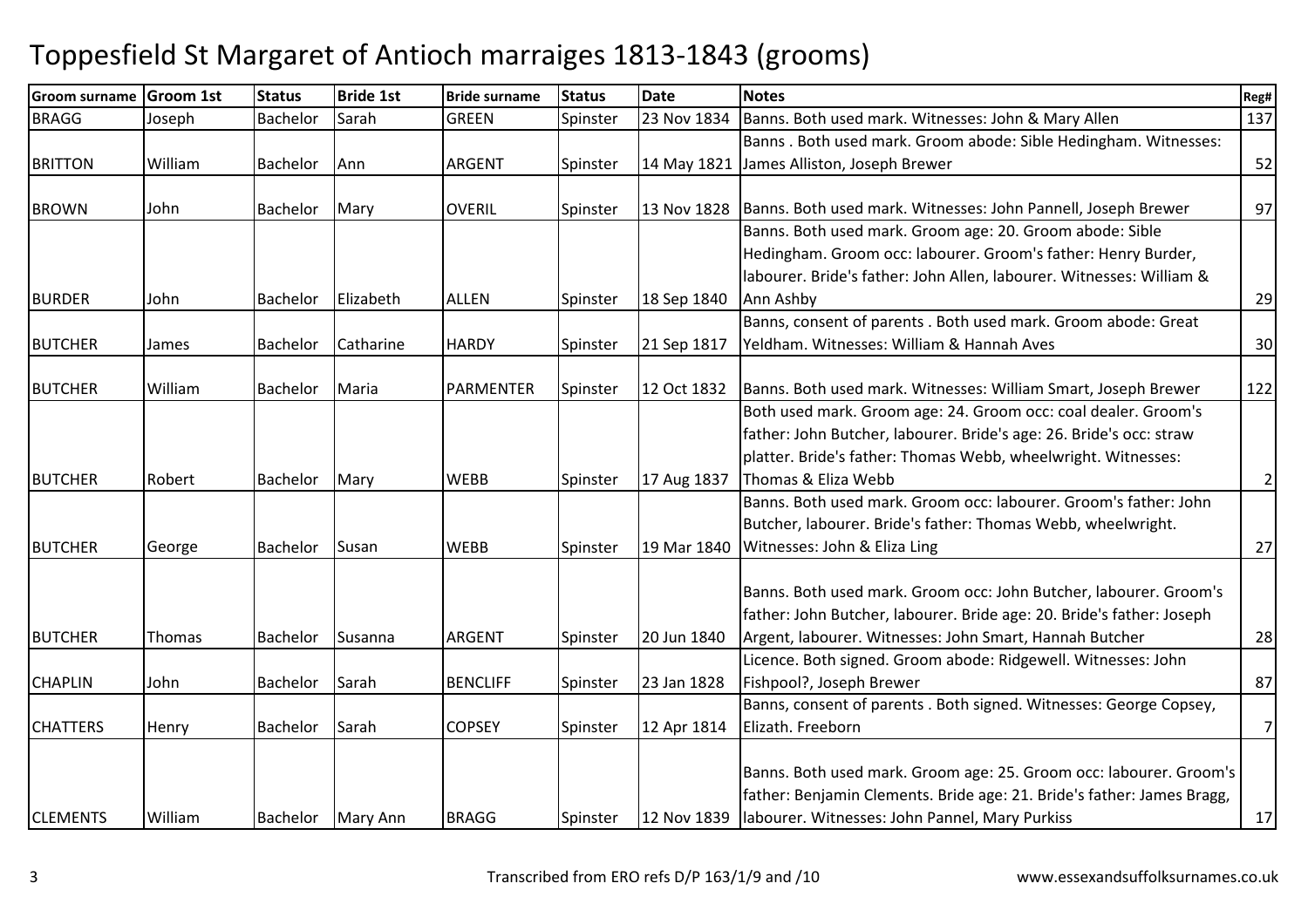| <b>Groom surname</b> | <b>Groom 1st</b> | <b>Status</b>   | <b>Bride 1st</b> | <b>Bride surname</b> | <b>Status</b> | <b>Date</b> | <b>Notes</b>                                                       | Reg# |
|----------------------|------------------|-----------------|------------------|----------------------|---------------|-------------|--------------------------------------------------------------------|------|
|                      |                  |                 |                  |                      |               |             | Banns. Both used mark. Groom abode: Sible Hedingham. Witnesses:    |      |
| <b>COCK</b>          | Edward           | <b>Bachelor</b> | Mary             | <b>LEWSEY</b>        | Spinster      | 24 Jan 1823 | Joseph Boreham, Joseph Brewer                                      | 64   |
|                      |                  |                 |                  |                      |               |             |                                                                    |      |
| <b>COOTE</b>         | James            | <b>Bachelor</b> | Lydia            | <b>HARDY</b>         | Spinster      | 25 Jan 1822 | Banns. Both used mark. Witnesses: William Coote, Joseph Brewer     | 57   |
|                      |                  |                 |                  |                      |               |             | Banns. Both used mark. Groom occ: labourer. Groom's father: John   |      |
|                      |                  |                 |                  |                      |               |             | Cracknell, labourer. Bride's father: Humphrey Ashby, labourer.     |      |
| <b>CRACKNELL</b>     | Henry            | <b>Bachelor</b> | Marianne         | <b>ASHBY</b>         | Spinster      | 05 May 1838 | Witnesses: William Suckling, Sarah Cracknell                       | 6    |
|                      |                  |                 |                  |                      |               |             | Banns. Both signed. Groom abode: Little Yeldham. Witnesses: Thomas |      |
| <b>CRANFIELD</b>     | Robert           | <b>Bachelor</b> | Mary             | <b>DORKING</b>       | Spinster      | 25 Dec 1822 | Start? (or Hart?), Joseph Brewer                                   | 63   |
|                      |                  |                 |                  |                      |               |             |                                                                    |      |
| <b>CRICK</b>         | Henry            | <b>Bachelor</b> | Mary             | <b>RUSSELL</b>       | Spinster      | 15 May 1823 | Banns. Both used mark. Witnesses: John Brown, Joseph Brewer        | 66   |
|                      |                  |                 |                  |                      |               |             | Banns. Both used mark. Groom abode: Ridgewell. Witnesses: Barnabas |      |
| <b>CRICK</b>         | Joseph           | <b>Bachelor</b> | Hannah           | <b>HURRY</b>         |               | 14 Oct 1826 | Warren, Susan Suckling                                             | 83   |
|                      |                  |                 |                  |                      |               |             | Banns, consent of parents . He signed, she used mark. Witnesses:   |      |
| <b>CROSS</b>         | Thomas           | <b>Bachelor</b> | Mary             | <b>REED</b>          | Spinster      | 07 Dec 1813 | James Rede, John Cross                                             | 5    |
|                      |                  |                 |                  |                      |               |             | Banns, consent of parents . Both signed. Witnesses: Charles & Ann  |      |
| <b>CROSS</b>         | Robert           | <b>Bachelor</b> | Susannah         | PERCIVAL             | Spinster      | 11 Jan 1821 | Percival                                                           | 50   |
|                      |                  |                 |                  |                      |               |             | Banns, consent of parents . Both used mark. Groom abode: Halsted.  |      |
| <b>DAINES</b>        | Stephen          | Bachelor        | Mary             | <b>ALLEN</b>         | Spinster      | 14 Mar 1814 | Witnesses: Isaac Davie, John Burleigh                              | 6    |
|                      |                  |                 |                  |                      |               |             |                                                                    |      |
| <b>DAINES</b>        | William          | <b>Bachelor</b> | Susan            | <b>ARGENT</b>        | Spinster      | 21 Oct 1825 | Banns. Both used mark. Witnesses: Stephen Daines, Joseph Brewer    | 80   |
| <b>DAINES</b>        | Joseph           | <b>Bachelor</b> | Mary Ann         | FRENCH               | Spinster      | 03 Jul 1829 | Banns. Both used mark. Witnesses: William Butcher, Mary Newman     | 104  |
|                      |                  |                 |                  |                      |               |             |                                                                    |      |
| <b>DAINES</b>        | Thomas           | <b>Bachelor</b> | Mary             | <b>KILLINGBACK</b>   | Spinster      | 28 Nov 1834 | Banns. Both used mark. Witnesses: William Smart, Ann Killingback   | 138  |
|                      |                  |                 |                  |                      |               |             |                                                                    |      |
|                      |                  |                 |                  |                      |               |             | Banns. Both used mark. Groom occ: labourer. Groom's father: Thomas |      |
|                      |                  |                 |                  |                      |               |             | Daines, labourer. Bride age: 16. Bride's father: William Lawrence, |      |
| <b>DAINES</b>        | Samuel           | Bachelor        | Marianne         | <b>LAWRENCE</b>      | Spinster      | 26 Dec 1839 | Iabourer. Witnesses: Josiah & Catharine Lawrence                   | 25   |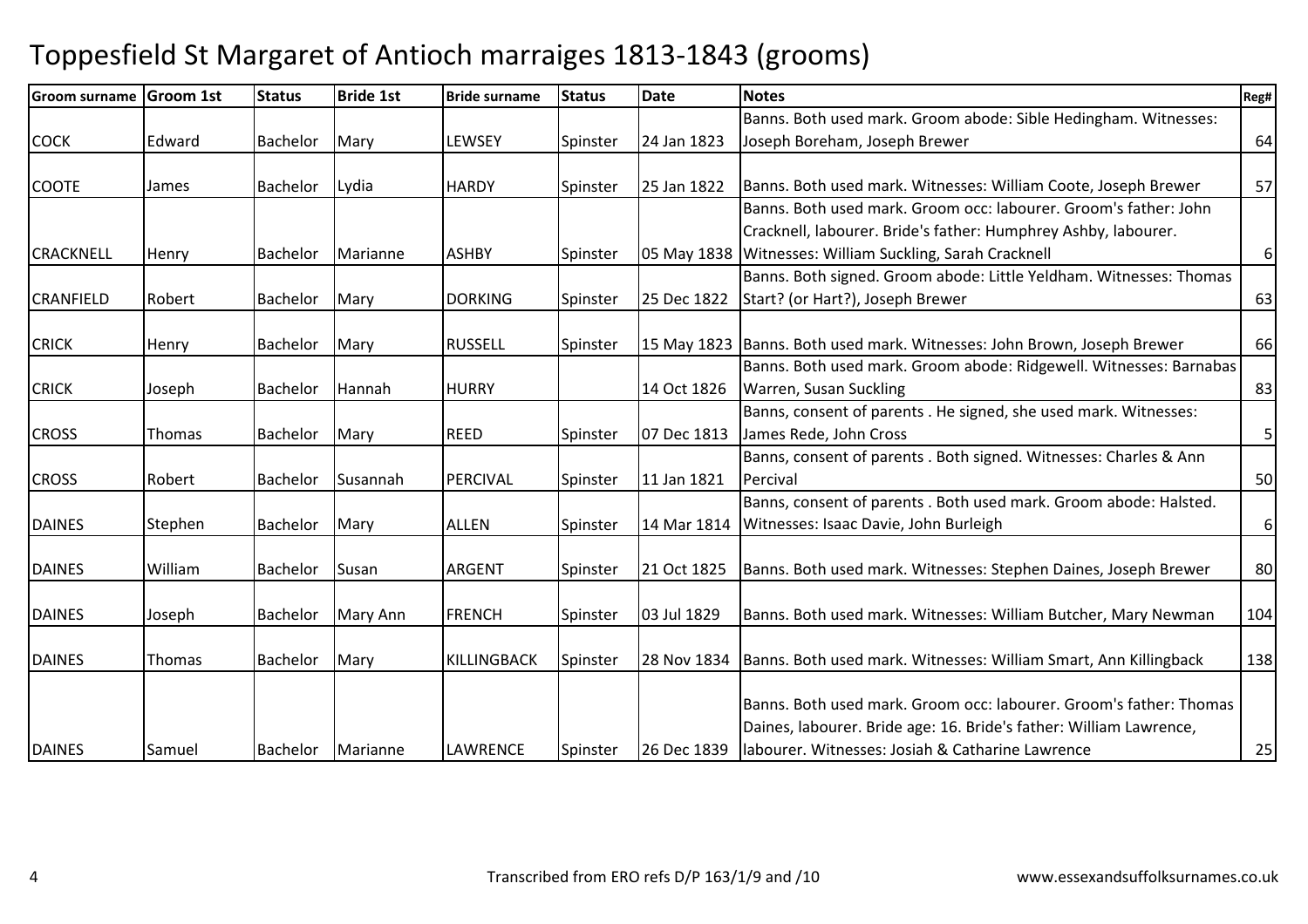| <b>Groom surname</b> | <b>Groom 1st</b> | <b>Status</b>   | <b>Bride 1st</b> | <b>Bride surname</b> | <b>Status</b> | Date        | <b>Notes</b>                                                          | Reg#           |
|----------------------|------------------|-----------------|------------------|----------------------|---------------|-------------|-----------------------------------------------------------------------|----------------|
|                      |                  |                 |                  |                      |               |             | Bride's father is deceased. Banns. Both used mark. Groom age: 20.     |                |
|                      |                  |                 |                  |                      |               |             | Groom occ: labourer. Groom's father: John Daines, labourer. Bride     |                |
|                      |                  |                 |                  |                      |               |             | age: 20. Bride's father: John King, labourer. Witnesses: John Wells,  |                |
| <b>DAINES</b>        | John             | <b>Bachelor</b> | Marianne         | <b>KING</b>          | Spinster      | 25 Dec 1840 | <b>Elizabeth Daking</b>                                               | 32             |
|                      |                  |                 |                  |                      |               |             | Banns, consent of parents . Both used mark. Witnesses: Samuel Hale,   |                |
| <b>DAINS</b>         | Thomas           | <b>Bachelor</b> | Sarah            | <b>WRIGHT</b>        | Spinster      | 24 Mar 1816 | Lydia Wright                                                          | 17             |
|                      |                  |                 |                  |                      |               |             | Banns, consent of parents . Both used mark. Witnesses: Thomas         |                |
| <b>DAVERSON</b>      | Daniel           | Bachelor        | Jemima           | <b>RUGGLES</b>       | Spinster      | 10 Mar 1816 | Ruggles, Elizabeth Daverson [ For Davison ?].                         | 16             |
|                      |                  |                 |                  |                      |               |             | Licence. Both signed. Groom abode: Chelmsford. Witnesses: Robt        |                |
| <b>DODD</b>          | James            |                 | Martha Anne      | <b>SLADE</b>         |               | 02 Jun 1829 | Burder, Jane Barker?                                                  | 102            |
|                      |                  |                 |                  |                      |               |             | Banns, consent of parents . Both used mark. Witnesses: James Allen,   |                |
| <b>DORKING</b>       | Edward           | Bachelor        | Ann              | <b>HARDY</b>         | Spinster      | 13 Jul 1813 | Catherine Hardy                                                       | $\overline{2}$ |
| <b>DORKING</b>       | John             | Bachelor        | Ann              | <b>MARTIN</b>        | Spinster      | 23 Nov 1823 | Banns. Both used mark. Witnesses: James Ellis, Joseph Brewer          | 68             |
| <b>DOWSETT</b>       | Thomas           | Bachelor        | Mary             | <b>QUYE</b>          | Spinster      | 11 Feb 1825 | Banns. Both signed. Witnesses: William Scotcher, Sarah Quye           | 77             |
|                      |                  |                 |                  |                      |               |             | Banns. He signed, she used mark. Witnesses: William Brooks, Ann       |                |
| <b>DOWSETT</b>       | Robert           | Bachelor        | Eliza            | <b>TYLER</b>         | Spinster      | 04 Mar 1831 | Percival, Joseph Brewer.                                              | 111            |
|                      | William          |                 |                  |                      |               |             | Banns. He signed, she used mark. Witnesses: David Manning, Joseph     |                |
| <b>DOWSETT</b>       | <b>Brooks</b>    |                 | Rebecca          | <b>HARDY</b>         |               | 22 Jun 1832 | <b>Brewer</b>                                                         | 120            |
| <b>DOWSETT</b>       | Hezekiah         | Bachelor        | Charlotte        | <b>BAKER</b>         | Spinster      | 07 Jan 1833 | Banns. Both signed. Witnesses: Wm Dowsett, Joseph Brewer              | 124            |
|                      |                  |                 |                  |                      |               |             | Banns, consent of parents . He signed, she used mark. Witnesses: John |                |
| <b>DURANT</b>        | James            | Bachelor        | <b>Sarah</b>     | <b>DAINES</b>        | Spinster      | 23 Jul 1819 | Inch, Elizabeth Burder                                                | 42             |
|                      |                  |                 |                  |                      |               |             | Banns. Both used mark. Letter of banns has Lilly Erey [ Airey seen    |                |
|                      |                  |                 |                  |                      |               |             | elsewhere ]. Groom abode: Castle Hedingham. Witnesses: George         |                |
| <b>EARY</b>          | Lilly            | <b>Bachelor</b> | Martha           | <b>PERRY</b>         | Spinster      | 24 Feb 1822 | Ridgewell, Mary Turner                                                | 58             |
|                      |                  |                 |                  |                      |               |             |                                                                       |                |
| <b>ELEY</b>          | Thomas           | Widower         | Elizabeth        | <b>WHITE</b>         | Spinster      | 24 Jul 1821 | Banns. Both used mark. Witnesses: Joseph Brewer, Thomas Steward       | 54             |
| <b>ELLIS</b>         | James            | Bachelor        | Sarah            | <b>DORKIN</b>        | Spinster      | 12 Apr 1822 | Banns. Both used mark. Witnesses: Mary Dorkin, John Dorkin            | 59             |
|                      |                  |                 |                  |                      |               |             | Banns. Both used mark. Groom abode: Wethersfield. Witnesses:          |                |
| <b>ELSDON</b>        | Abraham          | Bachelor        | Sarah            | <b>PARSLEY</b>       | Widow         | 26 Sep 1828 | Blandon Elsdon, Joseph Brewer                                         | 92             |
| <b>ELSDON</b>        | William          | Bachelor        | Catharine        | <b>BURDER</b>        | Spinster      | 25 Oct 1833 | Banns. Both used mark. Witnesses: James Newman, Sarah Burder          | 130            |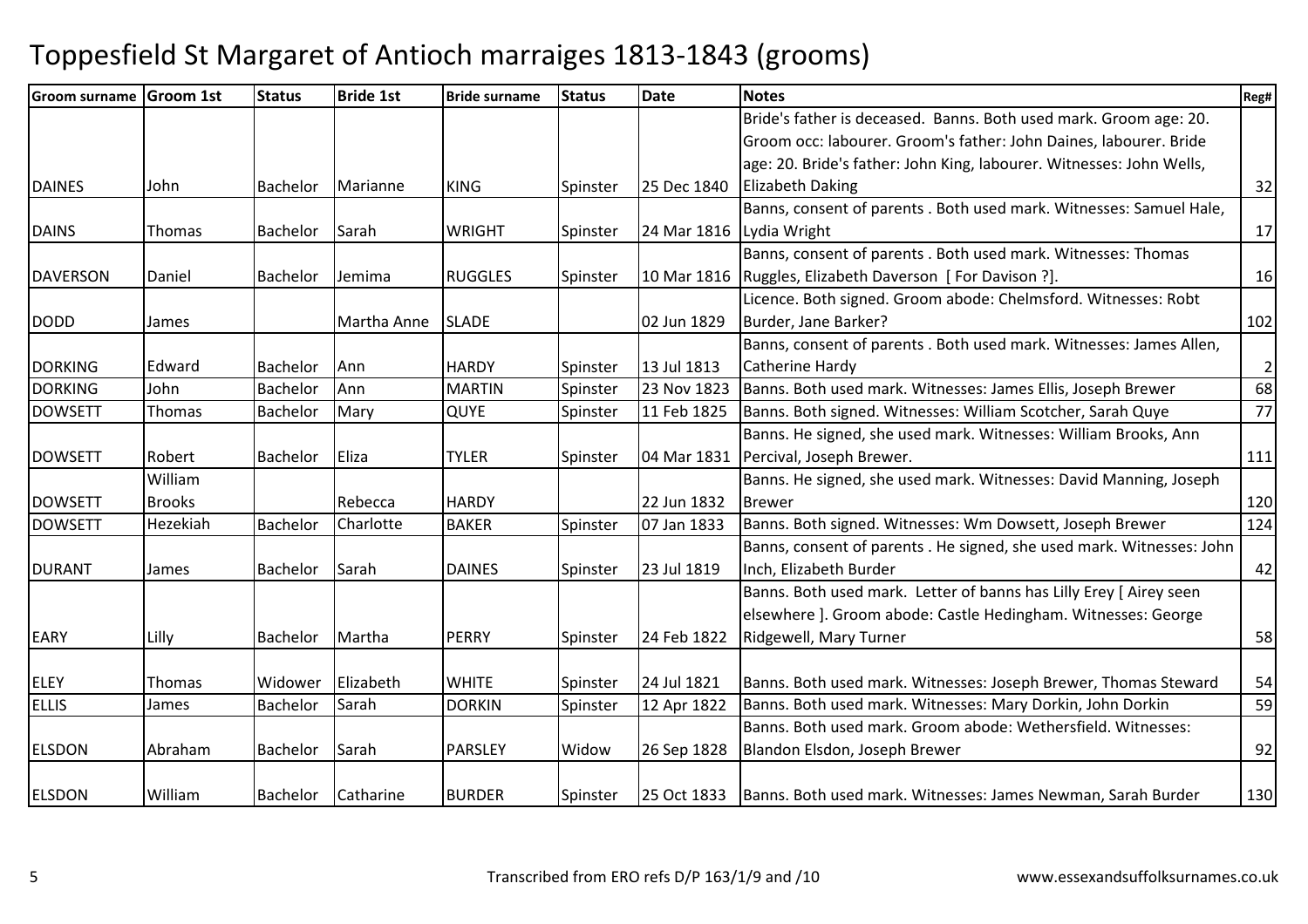| <b>Groom surname</b> | <b>Groom 1st</b> | <b>Status</b>   | <b>Bride 1st</b> | <b>Bride surname</b> | <b>Status</b> | <b>Date</b> | <b>Notes</b>                                                                   | Reg# |
|----------------------|------------------|-----------------|------------------|----------------------|---------------|-------------|--------------------------------------------------------------------------------|------|
|                      |                  |                 |                  |                      |               |             |                                                                                |      |
| <b>FINCH</b>         | Thomas           | <b>Bachelor</b> | Sarah            | <b>BARRELL</b>       | Spinster      | 31 May 1817 | Licence . Both used mark. Witnesses: Samuel Golding, Wm Marsh                  | 28   |
|                      |                  |                 |                  |                      |               |             | Banns. Both used mark. Groom occ: labourer. Groom's father: Thomas             |      |
|                      |                  |                 |                  |                      |               |             | Firmin, carpenter. Bride's father: David Wash, labourer. Witnesses:            |      |
| <b>FIRMIN</b>        | William          | Bachelor        | Sarah            | <b>WASH</b>          | Spinster      | 25 Dec 1839 | Marianne Wash, John Daking                                                     | 19   |
|                      |                  |                 |                  |                      |               |             |                                                                                |      |
|                      |                  |                 |                  |                      |               |             | Banns. Both used mark. Document on next page says her father is                |      |
| <b>FREEMAN</b>       | John             | Bachelor        | Maria            | <b>ALLEN</b>         | Spinster      | 30 Mar 1832 | John, she's a minor. Witnesses: Isaac Davie, Geo Smith                         | 118  |
|                      |                  |                 |                  |                      |               |             | Banns. He used mark, she signed. Groom age: 25. Groom abode:                   |      |
|                      |                  |                 |                  |                      |               |             | Coggeshall. Groom's father: John Galley, labourer. Bride age: 25.              |      |
|                      |                  |                 |                  |                      |               |             | Bride's father: William Parish, deceased. Witnesses: Mary Parish,              |      |
| <b>GALLEY</b>        | William          | Bachelor        | Ann              | <b>PARISH</b>        | Spinster      | 18 Dec 1839 | William Conway.                                                                | 18   |
|                      |                  |                 |                  |                      |               |             |                                                                                |      |
| <b>GRUBB</b>         | William          | <b>Bachelor</b> | Elizabeth        | <b>BALDWIN</b>       | Spinster      | 25 Dec 1821 | Banns. Both used mark. Witnesses: John Butcher, Joseph Brewer                  | 56   |
| <b>GRUBB</b>         | Thomas           | Bachelor        | Ann              | <b>TARBIN</b>        | Spinster      | 30 Oct 1835 | Banns. Both used mark. Witnesses: George & John Ruggles                        | 146  |
| <b>GURTEN</b>        | John             | <b>Bachelor</b> | Harriet          | <b>COOTE</b>         | Spinster      | 12 Nov 1836 | Banns. Both used mark. Witnesses: William Kemp, Charlotte Walls                | 150  |
|                      |                  |                 |                  |                      |               |             | Banns, consent of parents . Both used mark. Witnesses: Daniel &                |      |
| <b>HALLS</b>         | William          | <b>Bachelor</b> | Elizabeth        | <b>DAVISON</b>       | Spinster      | 02 Jul 1819 | Hannah Davison                                                                 | 40   |
|                      |                  |                 |                  |                      |               |             |                                                                                |      |
| <b>HALLS</b>         | James            | Bachelor        | Sarah            | <b>TAYLOR</b>        | Spinster      | 26 Oct 1832 | Banns. Both used mark. Witnesses: Thomas Pannel, Mary Dorking                  | 123  |
|                      |                  |                 |                  |                      |               |             |                                                                                |      |
|                      |                  |                 |                  |                      |               |             | Bride's father is deceased. Banns. Both used mark. Groom occ:                  |      |
|                      |                  |                 |                  |                      |               |             | labourer. Groom's father: James Halls, labourer. Bride's father: Henry         |      |
| <b>HALLS</b>         | Thomas           | Bachelor        | Rhoda            | <b>FINCH</b>         | Spinster      | 26 Dec 1842 | Finch, labourer. Witnesses: William Daines?, Mary Sharpe                       | 42   |
|                      |                  |                 |                  |                      |               |             | Banns. He signed, she used mark. Witnesses: Coiln? Hasler, Caroline            |      |
| <b>HARCOURT</b>      | Thomas           | <b>Bachelor</b> | Susan            | <b>ELLISTON</b>      | Spinster      | 09 Aug 1836 | <b>Byford</b>                                                                  | 149  |
|                      |                  |                 |                  |                      |               |             | Banns, consent of parents . He signed, she used mark. Witnesses: John          |      |
| <b>HARDY</b>         | Cornelius        | Widower         | Mary             | <b>DAYSLEY</b>       | Spinster      | 30 Sep 1819 | Smith, Martha Daysley [ For Dearsley ?].                                       | 44   |
|                      |                  |                 |                  |                      |               |             |                                                                                |      |
| <b>HARDY</b>         | Daniel           | Bachelor        | Hannah           | <b>DIGBY</b>         | Spinster      |             | 11 Apr 1820   Banns . Both used mark. Witnesses: Robert Spurgeon, John Johnson | 45   |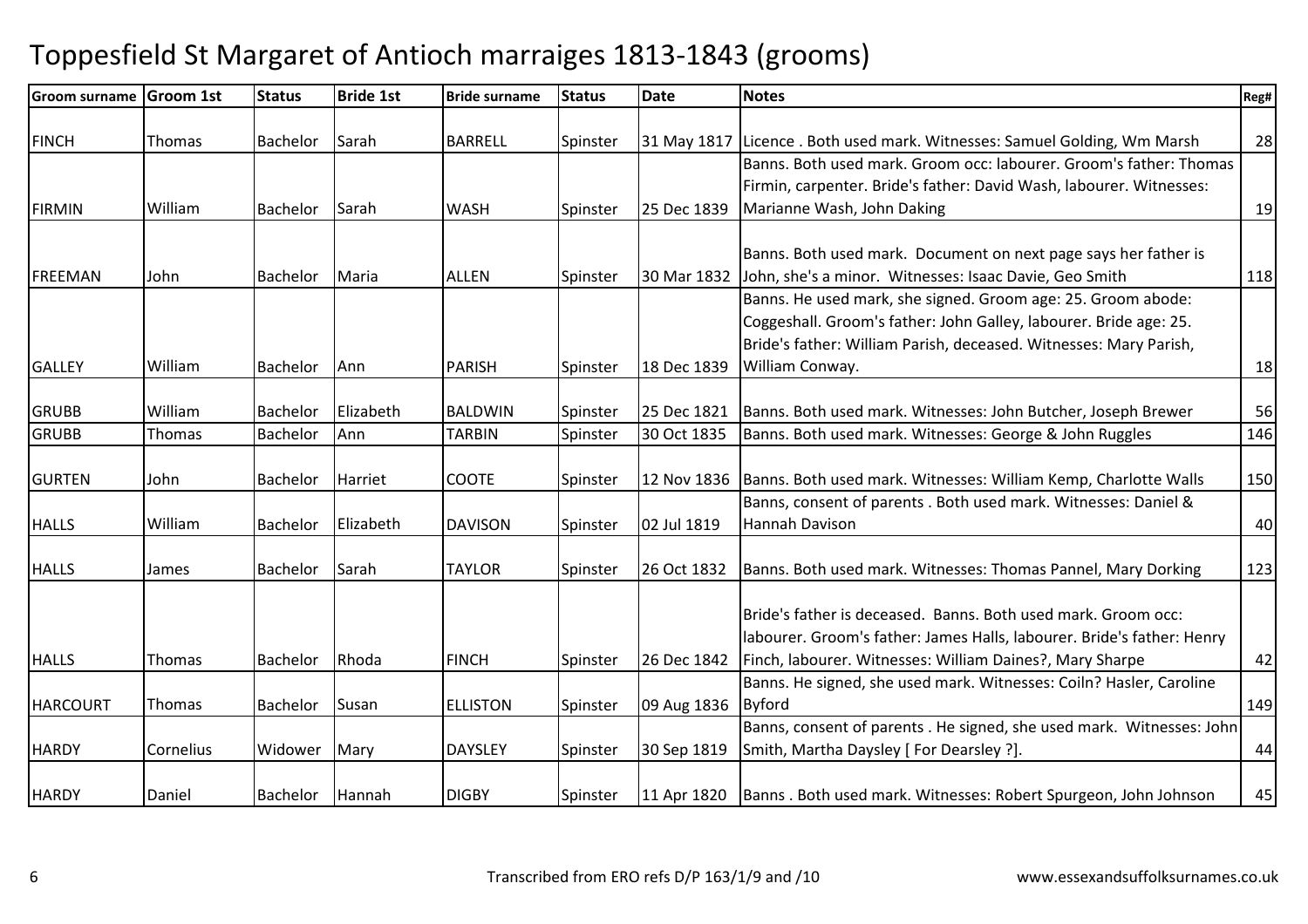| <b>Groom surname</b> | Groom 1st | <b>Status</b>   | <b>Bride 1st</b> | <b>Bride surname</b> | <b>Status</b> | <b>Date</b> | <b>Notes</b>                                                                 | Reg# |
|----------------------|-----------|-----------------|------------------|----------------------|---------------|-------------|------------------------------------------------------------------------------|------|
|                      |           |                 |                  |                      |               |             | Banns. He signed, she used mark. Witnesses: Robert Hardy, Joseph             |      |
| <b>HARDY</b>         | Joseph    | Widower         | Sarah            | <b>HARVEY</b>        | Widow         | 19 Jul 1822 | <b>Brewer</b>                                                                | 60   |
|                      |           |                 |                  |                      |               |             |                                                                              |      |
| <b>HARDY</b>         | Thomas    | Bachelor        | Catharine        | <b>REED</b>          | Spinster      | 24 Oct 1828 | Banns. He signed, she used mark. Witnesses: Sarah Hardy, John Reed           | 94   |
|                      |           |                 |                  |                      |               |             |                                                                              |      |
| <b>HARDY</b>         | Thomas    | <b>Bachelor</b> | Mary             | <b>DAINES</b>        | Spinster      | 24 Sep 1830 | Banns. Both used mark. Witnesses: William Pannell, Joseph Brewer             | 109  |
|                      |           |                 |                  |                      |               |             | Banns. He signed, she used mark. Witnesses: Daniel Pannell, Sarah            |      |
| <b>HARDY</b>         | Josiah    | <b>Bachelor</b> | Sarah            | PANNELL              | Spinster      | 02 Oct 1835 | Walls                                                                        | 144  |
|                      |           |                 |                  |                      |               |             | Banns. Both used mark. Groom occ: labourer. Groom's father: Joseph           |      |
|                      |           |                 |                  |                      |               |             | Hardy, labourer. Bride's father: John King, labourer. Witnesses:             |      |
| <b>HARDY</b>         | John      | Bachelor        | Jane             | <b>KING</b>          | Spinster      | 25 Dec 1839 | Marianne King, John Daines                                                   | 22   |
|                      |           |                 |                  |                      |               |             | Banns. He signed, she used mark. Groom age: 29. Groom's father:              |      |
|                      |           |                 |                  |                      |               |             | Charles Linsell. Bride age: 19. Bride's father: Robert Atterton, labourer.   |      |
| <b>HARDY</b>         | Abel      | Bachelor        | Eliza            | <b>ATTERTON</b>      | Spinster      | 08 Feb 1840 | Witnesses: John Smith, Marianne Ward                                         | 26   |
|                      |           |                 |                  |                      |               |             | Banns. Both used mark. Groom occ: labourer. Groom's father: Joseph           |      |
|                      |           |                 |                  |                      |               |             | Hardy, labourer. Bride's father: Daniel Davison, labourer. Witnesses:        |      |
| <b>HARDY</b>         | James     | Bachelor        | Mary             | <b>DAVISON</b>       | Spinster      | 09 Sep 1843 | George Firmin, Jane Hardy                                                    | 45   |
|                      |           |                 |                  |                      |               |             | Banns. Both used mark. Groom occ: labourer. Groom's father: Joseph           |      |
|                      |           |                 |                  |                      |               |             | Hardy, labourer. Bride's father: William Wade, labourer. Witnesses:          |      |
| <b>HARDY</b>         | Robert    | Bachelor        | Maria            | <b>WADE</b>          | Spinster      | 22 Oct 1843 | Charles Hart, Jane Hardy                                                     | 46   |
|                      |           |                 |                  |                      |               |             | Banns. Both used mark. Groom occ: cordwainer. Groom's father:                |      |
|                      |           |                 |                  |                      |               |             | Joseph Hardy, cordwainer. Bride's father: John Butcher, labourer.            |      |
| <b>HARDY</b>         | James     | Bachelor        | Hannah           | <b>BUTCHER</b>       | Spinster      | 16 Nov 1843 | Witnesses: James Betts, Ann Hardy                                            | 48   |
|                      |           |                 |                  |                      |               |             | Banns, consent of parents . Both used mark. Witnesses: Samuel &              |      |
| <b>HARRINGTON</b>    | Joseph    | Widower         | Mary             | <b>ARGENT</b>        | Spinster      | 24 Mar 1815 | Anne Argent                                                                  | 10   |
| <b>HARRINGTON</b>    | Joseph    | <b>Bachelor</b> | Mary             | <b>ELEY</b>          | Spinster      | 15 Oct 1826 | Banns. Both used mark. Witnesses: John & Charlotte Ridgwell                  | 84   |
|                      |           |                 |                  |                      |               |             | Banns. Both used mark. Groom abode: Ridgewell. Witnesses: John               |      |
| <b>HARRINGTON</b>    | Harry     | Widower         | Sarah            | <b>ARGENT</b>        | Spinster      | 26 Nov 1828 | Eley, Geo Smith                                                              | 99   |
|                      |           |                 |                  |                      |               |             |                                                                              |      |
|                      |           |                 |                  |                      |               |             | Banns. Both used mark. Groom age: 25. Groom occ: labourer. Groom's           |      |
|                      |           |                 |                  |                      |               |             | father: Joseph Harrington, labourer. Bride age: 22. Bride's father:          |      |
| <b>HARRINGTON</b>    | John      | Bachelor        | Charlotte        | <b>HALLS</b>         | Spinster      |             | 20 Nov 1841 James Halls, butcher. Witnesses: William Halls, Eliza Harrington | 37   |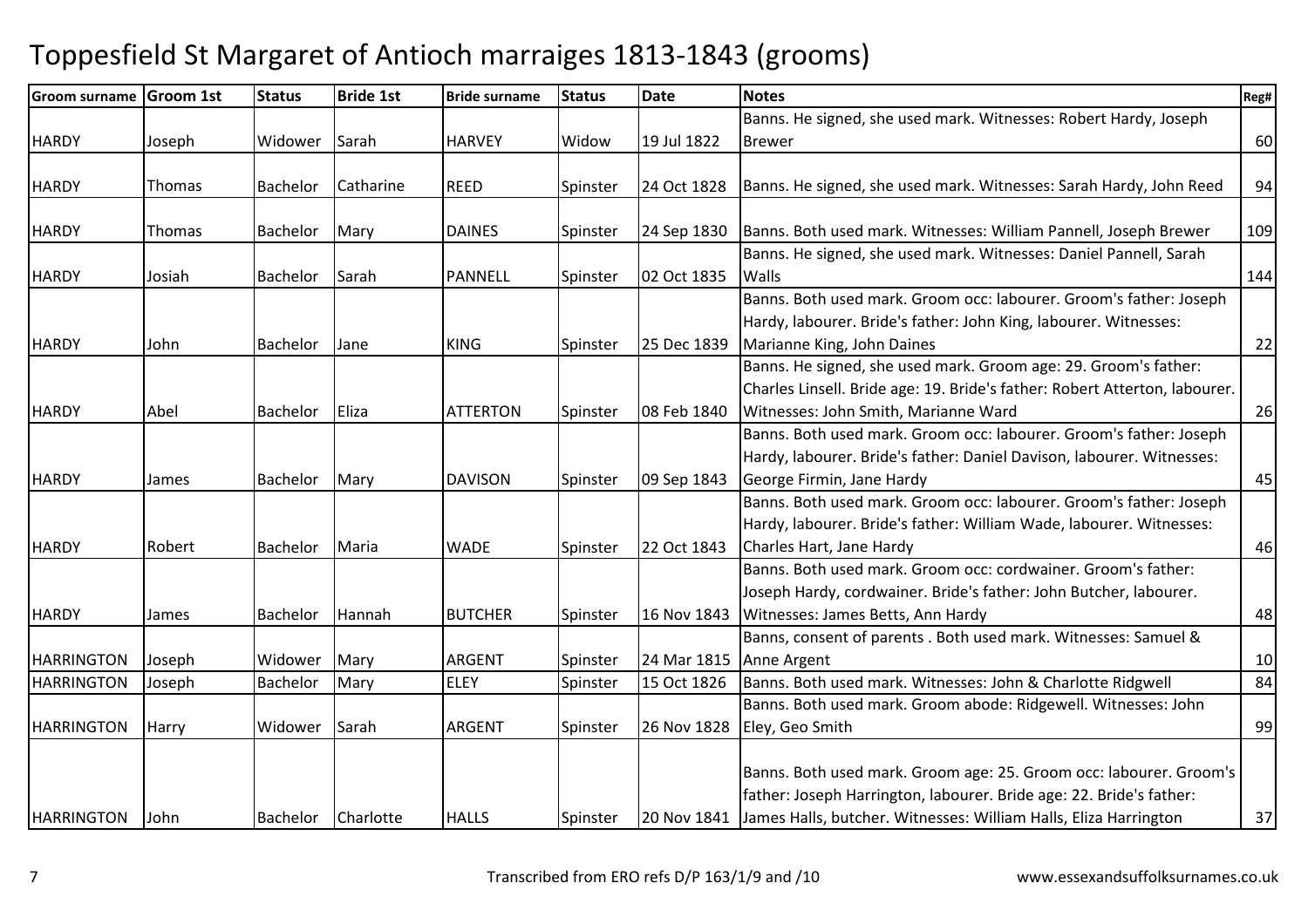| <b>Groom surname</b> | <b>Groom 1st</b>    | <b>Status</b>   | <b>Bride 1st</b> | <b>Bride surname</b> | <b>Status</b> | <b>Date</b> | <b>Notes</b>                                                                                                                                                                                                                       | Reg#           |
|----------------------|---------------------|-----------------|------------------|----------------------|---------------|-------------|------------------------------------------------------------------------------------------------------------------------------------------------------------------------------------------------------------------------------------|----------------|
| <b>HASLER</b>        | Robert              | Bachelor        | Lydia            | <b>COOK</b>          | Spinster      |             | 29 May 1835 Banns. Both used mark. Witnesses: George Hasler, Sarah Smith                                                                                                                                                           | 142            |
| <b>HASLER</b>        | George              | Widower         | Mary             | <b>CRISP</b>         | Widow         | 28 Dec 1843 | Banns. He used mark, she signed. Bride abode: Wimbish. Groom's occ:<br>thatcher. Groom's father: Joshua Hasler, labourer. Bride's father:<br>James Josselyn, shoemaker. Witnesses: Robert Parsley, Sarah Crisp                     | 52             |
| <b>HURRY</b>         | <b>Thomas</b>       | <b>Bachelor</b> | Mary             | <b>GRUBB</b>         | Spinster      | 29 Oct 1841 | Banns. Both used mark. Groom age: 24. Groom occ: labourer. Groom's<br>father: John Hurry, labourer. Bride age: 21. Bride's father: Samuel<br>Grubb, labourer. Witnesses: Edward Hurry, Sarah Bacon                                 | 36             |
| <b>JARVIS</b>        | John                | <b>Bachelor</b> | Elizabeth        | <b>UNWIN</b>         | Spinster      | 04 Oct 1838 | Licence. Both signed. Groom abode: Steeple Bumpsted. Groom occ:<br>farmer. Groom age: 42. Groom's father: George Jarvis, farmer. Bride<br>age: 32. Bride's father: Ralph Unwin, farmer. Witnesses: John & Emma<br>Unwin            | $\overline{7}$ |
| <b>JOHNSON</b>       | Joseph              | Bachelor        | Ann              | <b>ASHBY</b>         | Spinster      | 05 Apr 1816 | Banns, consent of parents . Both signed. Witnesses: Robert Ashby,<br>James Allen                                                                                                                                                   | 19             |
| <b>KEMP</b>          | Joseph              | <b>Bachelor</b> | Hannah           | <b>ARGENT</b>        | Spinster      | 05 Nov 1820 | Banns, consent of parents . He signed, she used mark. Witnesses: John<br>Kemp, Ann Hardy                                                                                                                                           | 48             |
| <b>KEMP</b>          | William             | <b>Bachelor</b> | Harriet          | <b>BARRELL</b>       | Spinster      | 16 Nov 1837 | No bride's father. Bride age: 22. Bride's mother is Sarah Finch, she was<br>illegitimate. Banns. Both used mark. Groom age: 29. Groom's occ:<br>labourer. Groom's father: John Kemp, labourer. Witnesses: John<br>Hardy, Jane King | $\mathbf{3}$   |
| <b>KILLINGBECK</b>   | John                |                 | Mary             | <b>NEWMAN</b>        |               | 04 Jul 1813 | Banns, consent of parents . Both used mark. Groom abode:<br>Stambourn. Witnesses: Mary Argent, James Allen                                                                                                                         | $\mathbf{1}$   |
| <b>KING</b>          | Joseph              | <b>Bachelor</b> | Mary             | <b>MORTLOCK</b>      | Spinster      | 03 Feb 1833 | Banns. Both used mark. Witnesses: John Bassam, Sarah Wash                                                                                                                                                                          | 125            |
| <b>KIRKHAM</b>       | <b>William Long</b> | Bachelor        | Elizabeth        | <b>MARTIN</b>        | Spinster      | 13 Apr 1828 | Banns. Both used mark. Groom abode: Water Belchamp. Witnesses:<br>John Dorkin, Joseph Brewer                                                                                                                                       | 88             |
| LAWRENCE             | Josiah              | Bachelor        | Catharine        | <b>HARRINGTON</b>    | Spinster      | 25 Dec 1838 | Banns. Both used mark. Groom age: 24. Groom occ: labourer. Groom's<br>father: William Lawrence, labourer. Bride age: 20. Bride's father:<br>Thomas Harrington, labourer. Witnesses: Samuel Daines, Marianne<br>Lawrence            | 12             |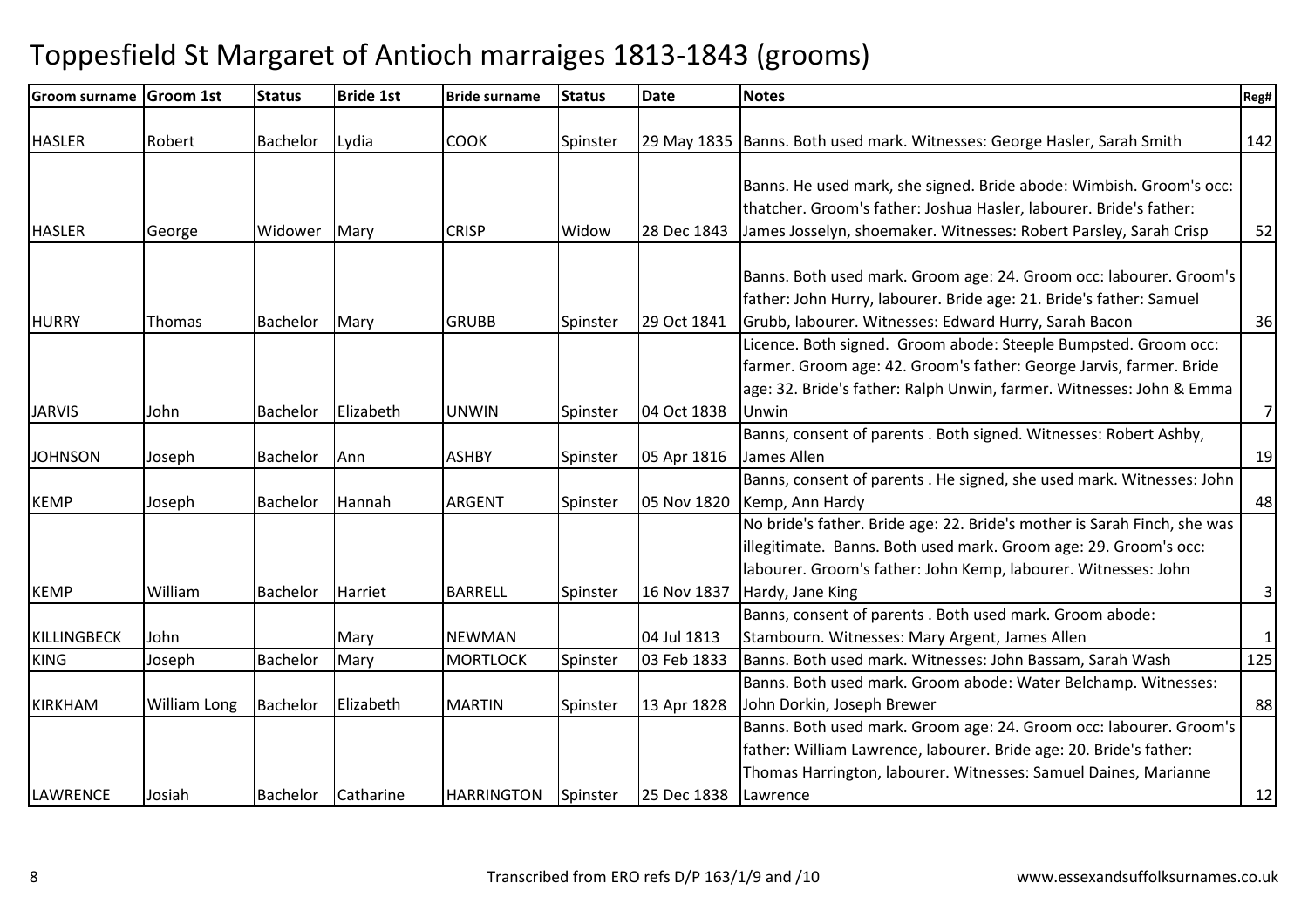| <b>Groom surname</b> | Groom 1st | <b>Status</b>   | <b>Bride 1st</b> | <b>Bride surname</b> | <b>Status</b> | <b>Date</b> | <b>Notes</b>                                                           | Reg# |
|----------------------|-----------|-----------------|------------------|----------------------|---------------|-------------|------------------------------------------------------------------------|------|
|                      |           |                 |                  |                      |               |             | Banns, consent of parents . He signed, she used mark. Witnesses:       |      |
| <b>LETCH</b>         | Humphrey  | Bachelor        | Elizabeth        | <b>DOWSETT</b>       | Spinster      | 22 Jun 1820 | Mary Letch, James Piper                                                | 46   |
|                      |           |                 |                  |                      |               |             | Banns. Both used mark. Banns affadavit has him living at Church St for |      |
|                      |           |                 |                  |                      |               |             | 1 yr, she is under 21. Groom abode: Sible Hedingham. Witnesses:        |      |
| <b>LEVETT</b>        | John      | <b>Bachelor</b> | Charlotte        | <b>REED</b>          | Spinster      | 08 Nov 1822 | James Read, Joseph Brewer                                              | 62   |
|                      |           |                 |                  |                      |               |             | Banns. He signed, she used mark. Groom age: 27. Groom occ:             |      |
|                      |           |                 |                  |                      |               |             | gentleman's servant. Groom's father: William Ling, gamekeeper. Bride   |      |
|                      |           |                 |                  |                      |               |             | age: 23. Bride's father: Thomas Webb, wheelwright. Witnesses:          |      |
| <b>LING</b>          | John      | <b>Bachelor</b> | Eliza            | <b>WEBB</b>          | Spinster      | 07 Mar 1839 | Thomas & Susan Webb                                                    | 13   |
|                      |           |                 |                  |                      |               |             |                                                                        |      |
|                      |           |                 |                  |                      |               |             | Licence, consent of parents . Both signed (she as Shelley). Groom      |      |
| <b>LINSELL</b>       | John      | Bachelor        | Sarah            | <b>SHELLY</b>        | Spinster      | 10 Dec 1816 | abode: Finchingfield. Witnesses: Richard Surridge, Thomas Shelley      | 24   |
|                      |           |                 | Sarah            |                      |               |             | Banns, consent of parents . Both signed. Witnesses: John Darby,        |      |
| <b>LINSELL</b>       | Joseph    | <b>Bachelor</b> | Elizabeth        | <b>DARBY</b>         | Spinster      | 25 Dec 1820 | Charlotte Saubar?                                                      | 49   |
|                      |           |                 |                  |                      |               |             | Banns, consent of parents . Both signed. Witnesses: Chas. & Eliz.      |      |
| <b>MANNING</b>       | David     | Bachelor        | Sarah            | PERCIVAL             | Spinster      | 01 Dec 1815 | Percival                                                               | 14   |
|                      |           |                 |                  |                      |               |             | Banns, consent of parents . Both used mark. Witnesses: Thos. Teader,   |      |
| <b>MARSH</b>         | William   | <b>Bachelor</b> | Lydia            | <b>BUTCHER</b>       | Spinster      | 19 Apr 1816 | <b>Catharine Butcher</b>                                               | 21   |
|                      |           |                 |                  |                      |               |             | Banns. He signed, she used mark. Bride abode: Castle Hedingham.        |      |
| <b>MARSH</b>         | Edward    | Bachelor        | Mary             | <b>MALT</b>          | Spinster      | 13 Oct 1818 | Witnesses: Sarah Bassam, Joseph Brewer                                 | 37   |
|                      |           |                 |                  |                      |               |             | Banns, consent of parents . Both used mark. Witnesses: John Reed,      |      |
| <b>MARTIN</b>        | Thomas    | Bachelor        | Lydia            | PANNEL               | Spinster      | 15 May 1818 | Joseph Brewer                                                          | 35   |
|                      |           |                 |                  |                      |               |             |                                                                        |      |
| <b>MARTIN</b>        | Henry     | Bachelor        | Sophia           | <b>ALLEN</b>         | Spinster      | 13 Jul 1824 | Banns. Both used mark. Witnesses: John Burleigh, Joseph Brewer         | 71   |
|                      |           |                 |                  |                      |               |             | Banns, consent of parents . Both signed. Witnesses: Daniel Dowsett,    |      |
| <b>MATTHEWS</b>      | Frederick | Bachelor        | Mary             | <b>SMEE</b>          | Spinster      | 15 Feb 1818 | Joseph Brewer                                                          | 33   |
|                      |           |                 |                  |                      |               |             | Banns, consent of parents . He used mark, she signed. Witnesses:       |      |
| <b>MEGGS</b>         | William   | Bachelor        | Mary Ann         | <b>SMITH</b>         | Spinster      | 28 Dec 1815 | Benjamin Prentice, Ann Smith                                           | 15   |
|                      |           |                 |                  |                      |               |             | Banns. Both used mark. Bride abode: Sible Hedingham. Witnesses:        |      |
| <b>MIDSON</b>        | George    | <b>Bachelor</b> | Mary             | <b>RALLISTON</b>     | Spinster      | 11 Nov 1831 | John Yeldham, Sarah Midson                                             | 113  |
|                      |           |                 |                  |                      |               |             | Banns, consent of parents . Both signed. Groom abode: Mount            |      |
| <b>MILLER</b>        | Samuel    | Bachelor        | Anne             | <b>SMITH</b>         | Spinster      | 15 Apr 1817 | Nessing. Witnesses: John Smith, Sarah Elizabeth Darby                  | 26   |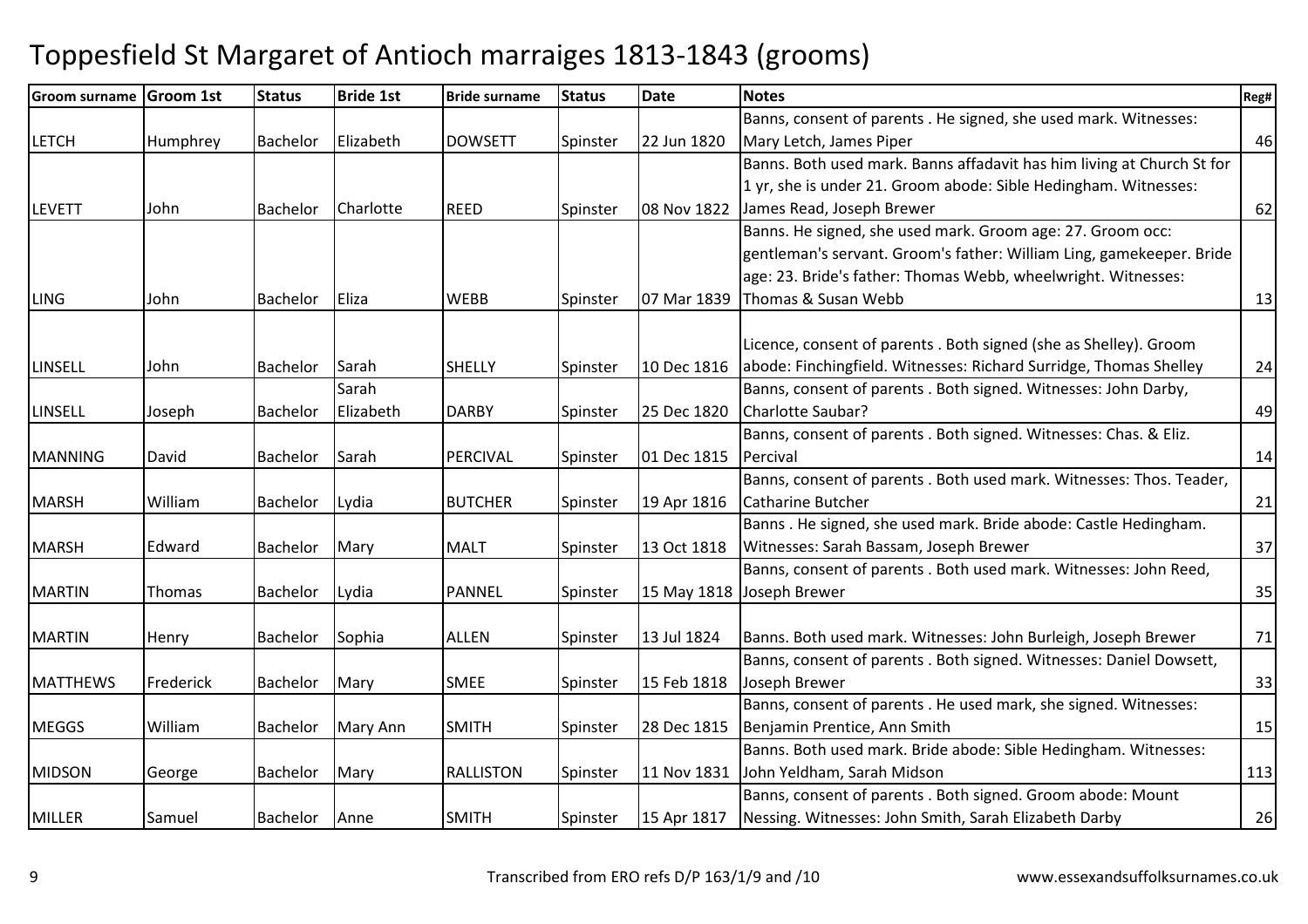| <b>Groom surname</b> | <b>Groom 1st</b> | <b>Status</b>   | <b>Bride 1st</b> | <b>Bride surname</b> | <b>Status</b> | <b>Date</b> | <b>Notes</b>                                                                                                                          | Reg# |
|----------------------|------------------|-----------------|------------------|----------------------|---------------|-------------|---------------------------------------------------------------------------------------------------------------------------------------|------|
| <b>NEWMAN</b>        |                  |                 |                  | <b>PICKRAM</b>       |               |             |                                                                                                                                       |      |
|                      | John             | Bachelor        | Isabella         |                      | Spinster      | 09 Apr 1830 | Banns. He signed, she used mark. Witnesses: Henry & Sarah Webb<br>Banns. Both used mark. Groom occ: labourer. Groom's father: William | 108  |
|                      |                  |                 |                  |                      |               |             |                                                                                                                                       |      |
|                      |                  |                 |                  |                      |               |             | Newman, labourer. Bride's father: Joseph Smith, labourer. Witnesses:                                                                  |      |
| <b>NEWMAN</b>        | William          | <b>Bachelor</b> | Rebecca          | <b>SMITH</b>         | Spinster      | 26 Dec 1840 | Samuel Daines, Lydia Martin                                                                                                           | 33   |
|                      |                  |                 |                  |                      |               |             | Banns. He signed, she used mark. Groom occ: wheelwright. Groom's                                                                      |      |
|                      |                  |                 |                  |                      |               |             |                                                                                                                                       |      |
|                      |                  |                 |                  |                      |               |             | father: Richrd Nice, wheelwright. Bride's father: Isaac Smee,                                                                         |      |
| <b>NICE</b>          | Edward           | Bachelor        | Susan            | <b>SMEE</b>          | Spinster      | 21 Oct 1842 | shoemaker. Witnesses: George Nice, Benjamin Ridgewell                                                                                 | 40   |
|                      |                  |                 |                  |                      |               |             | Licence, consent of parents . Both signed. Bride abode: Sible                                                                         |      |
| <b>NUNN</b>          | James Hardy      | Bachelor        | Mary Anne        | <b>BRIDGE</b>        |               | 19 Sep 1815 | Hedingham. Witnesses: Thomas Bradley Bridge, James Allen                                                                              | 11   |
| <b>OFFORD</b>        | Daniel           | Widower         | Elizabeth        | GRANAWAY             | Spinster      | 24 Nov 1825 | Banns. Both signed. Witnesses: Robt Burder, Martha Anne Slade                                                                         | 81   |
|                      |                  |                 |                  |                      |               |             |                                                                                                                                       |      |
| <b>OFFORD</b>        | Daniel           | Widower         | Ann              | <b>DAVIE</b>         | Widow         | 27 Jan 1832 | Banns. He signed, she used mark. Witnesses: Geo & Sophia Smith                                                                        | 116  |
|                      |                  |                 |                  |                      |               |             | Banns, consent of parents . Both used mark. Groom abode: Halstead.                                                                    |      |
| <b>OVERALL</b>       | Edward           | Bachelor        | Catharine        | <b>COOK</b>          | Spinster      | 24 Aug 1819 | Witnesses: Thomas Offord, Wm Dowsett                                                                                                  | 43   |
|                      |                  |                 |                  |                      |               |             | Banns, consent of parents . Both used mark. Witnesses: George                                                                         |      |
| <b>PAGE</b>          | William          | Bachelor        | Mary             | <b>CLARK</b>         | Spinster      | 03 Nov 1815 | Ruggles, Mary Davison                                                                                                                 | 13   |
| <b>PANNEL</b>        | Daniel           | Bachelor        | Ann              | <b>WEYBREW</b>       | Spinster      | 13 Nov 1818 | Banns. Both used mark. Witnesses: John Read, Hannah Pannel                                                                            | 39   |
|                      |                  |                 |                  |                      |               |             |                                                                                                                                       |      |
| <b>PANNELL</b>       | Thomas           | Bachelor        | Ann              | <b>DORKIN</b>        | Spinster      | 11 Jun 1829 | Banns. Both used mark. Witnesses: William Pannell, Joseph Brewer                                                                      | 103  |
|                      |                  |                 |                  |                      |               |             |                                                                                                                                       |      |
| <b>PANNELL</b>       | Daniel           | <b>Bachelor</b> | Mary             | <b>HALES</b>         | Spinster      | 24 Oct 1831 | Banns. Both used mark. Witnesses: William Pannel, Elizabeth Dorking                                                                   | 112  |
| <b>PANNELL</b>       | Thomas           | Widower         | Mary             | <b>DORKING</b>       | Spinster      |             | 14 May 1833   Banns. Both used mark. Witnesses: George Dorking, Charlotte Britton                                                     | 127  |
|                      |                  |                 |                  |                      |               |             |                                                                                                                                       |      |
| <b>PANNELL</b>       | William          | <b>Bachelor</b> | Elizabeth        | <b>DORKING</b>       | Spinster      | 20 Sep 1833 | Banns. Both used mark. Witnesses: Joseph Parsley, Sarah Pannell                                                                       | 128  |
| <b>PANNELL</b>       | Thomas           | Widower         | Sarah            | <b>WALLS</b>         | Spinster      | 29 Jun 1837 | Banns. Both used mark. Witnesses: Joseph & Sarah Hardy                                                                                | 152  |
|                      |                  |                 |                  |                      |               |             | Banns. Both signed. Groom abode: Stambourne. Witnesses: Richard                                                                       |      |
| <b>PARMENTER</b>     | Edward           | Bachelor        | Mary             | <b>CROSS</b>         | Spinster      |             | 14 Nov 1828 Cross, Eliza Eary                                                                                                         | 98   |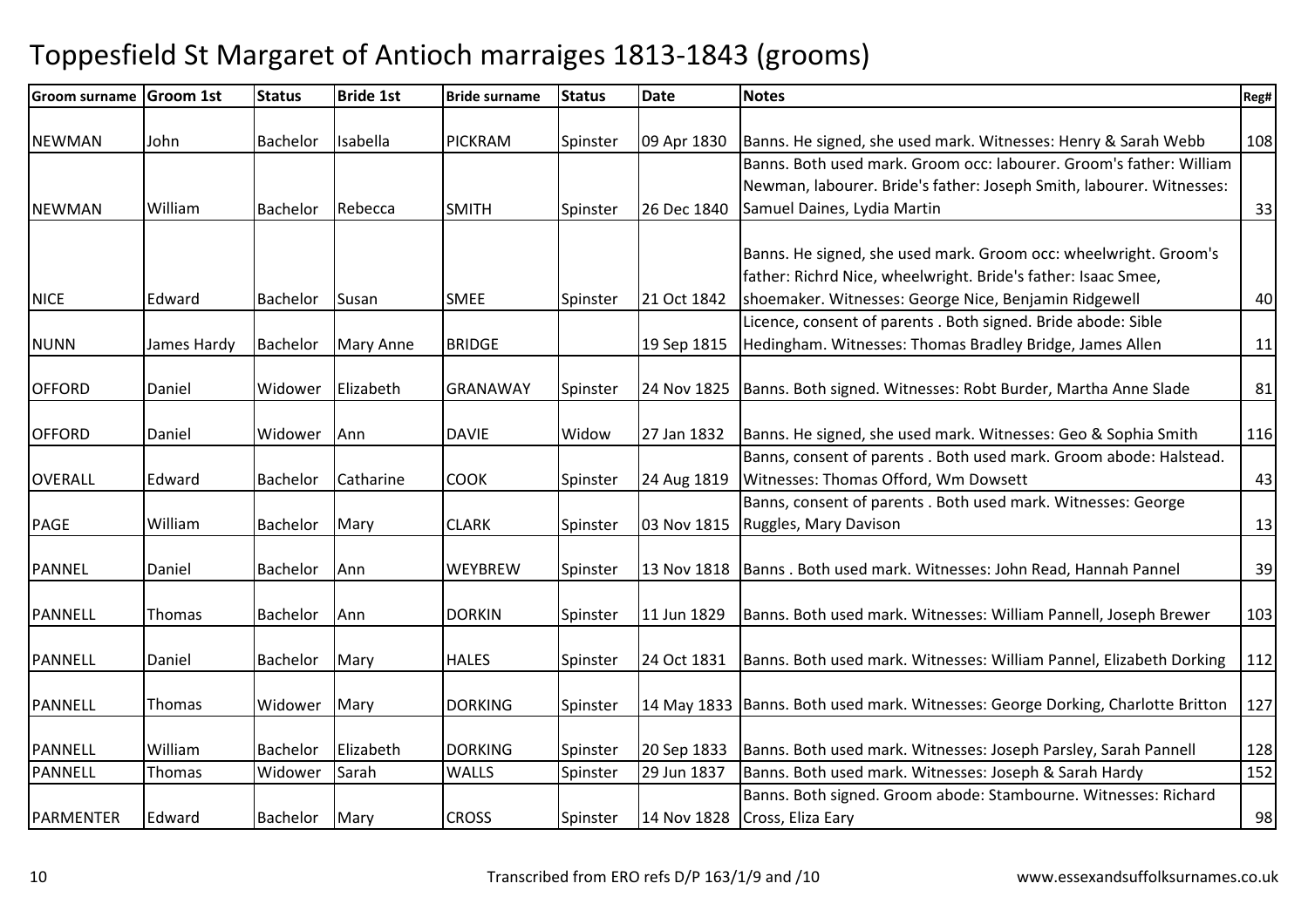| <b>Groom surname</b> | <b>Groom 1st</b> | <b>Status</b>   | <b>Bride 1st</b> | <b>Bride surname</b> | <b>Status</b> | <b>Date</b> | <b>Notes</b>                                                            | Reg# |
|----------------------|------------------|-----------------|------------------|----------------------|---------------|-------------|-------------------------------------------------------------------------|------|
|                      |                  |                 |                  |                      |               |             | Banns. He signed, she used mark. Witnesses: Sarah Parsley, Joseph       |      |
| PARSLEY              | Peter            | <b>Bachelor</b> | Sarah            | <b>BARNARD</b>       | Spinster      | 26 Mar 1824 | <b>Brewer</b>                                                           | 69   |
|                      |                  |                 |                  |                      |               |             |                                                                         |      |
| <b>PARSLEY</b>       | Joseph           | <b>Bachelor</b> | Ann              | <b>VILATE</b>        | Spinster      | 12 Nov 1834 | Banns. Both used mark. Witnesses: William Vilate, Hannah Parsley        | 135  |
|                      |                  |                 |                  |                      |               |             |                                                                         |      |
|                      |                  |                 |                  |                      |               |             | Banns. Both used mark. Groom age: 29. Groom occ: labourer. Groom's      |      |
|                      |                  |                 |                  |                      |               |             | father: Joseph Parsley, labourer. Bride age: 22. Bride's father: Joseph |      |
| PARSLEY              | John             | <b>Bachelor</b> | Eliza            | <b>STEWARD</b>       | Spinster      | 07 Nov 1839 | Steward, labourer. Witnesses: Thomas Parsley, Betsey Cross              | 16   |
|                      |                  |                 |                  |                      |               |             | Licence, consent of parents. Both signed. Groom abode: Finchingfield.   |      |
| <b>PAYNE</b>         | John             | Bachelor        | Sarah Choat      | <b>BURLEIGH</b>      | Spinster      | 30 Oct 1828 | Witnesses: H J? Burleigh, A Payne                                       | 96   |
|                      |                  |                 |                  |                      |               |             | Banns. He used mark, she signed. Witnesses: John Barnard, Ann           |      |
| PERCIVAL             | James            | <b>Bachelor</b> | Mary             | <b>TURNER</b>        | Widow         | 24 Oct 1828 | Pasfield                                                                | 95   |
|                      |                  |                 |                  |                      |               |             |                                                                         |      |
| <b>PIPER</b>         | James            | <b>Bachelor</b> | Mary             | <b>LETCH</b>         | Spinster      | 06 Nov 1827 | Banns. He used mark, she signed. Witnesses: Humphrey & Sarah Letch      | 86   |
|                      |                  |                 |                  |                      |               |             | Banns, consent of parents . Both used mark. Groom abode:                |      |
| <b>POTTS</b>         | Thomas           | <b>Bachelor</b> | Sarah            | <b>STOCK</b>         |               | 11 May 1817 | Finchingfield. Witnesses: Edward Orville, Harriet Digby                 | 27   |
|                      |                  |                 |                  |                      |               |             |                                                                         |      |
| <b>PRIOR</b>         | John             | <b>Bachelor</b> | Sarah            | <b>BALDWIN</b>       | Spinster      | 29 Mar 1833 | Banns. He signed, she used mark. Witnesses: John Piper, Sarah Wash      | 126  |
|                      |                  |                 |                  |                      |               |             |                                                                         |      |
|                      |                  |                 |                  |                      |               |             | Banns. Both used mark. Groom age: 21. Groom occ: labourer. Groom's      |      |
|                      |                  |                 |                  |                      |               |             | father: William Prior, labourer. Bride age: 21. Bride's father: John    |      |
| <b>PRIOR</b>         | Thomas           | <b>Bachelor</b> | Harriet          | LAYSELL              | Spinster      | 20 Oct 1839 | Laysell, labourer. Witnesses: William & elizabeth Ruggles               | 15   |
|                      |                  |                 |                  |                      |               |             | Banns. Both used mark. Groom's occ: labourer. Groom's father:           |      |
|                      |                  |                 |                  |                      |               |             | William Prior, labourer. Bride age: 18. Bride abode: Great Yeldham.     |      |
|                      |                  |                 |                  |                      |               |             | Bride's father: John Cook, labourer. Witnesses: Thomas Prior, Harriot   |      |
| <b>PRIOR</b>         | James            | <b>Bachelor</b> | Rachael          | <b>COOK</b>          | Spinster      | 22 Nov 1840 | Prior                                                                   | 30   |
|                      |                  |                 |                  |                      |               |             | Banns, consent of parents . Both used mark. Witnesses: James & Sarah    |      |
| <b>PURKIS</b>        | James            | <b>Bachelor</b> | Ann              | <b>READ</b>          | Spinster      | 24 Oct 1816 | Read                                                                    | 23   |
|                      |                  |                 |                  |                      |               |             | Banns. Both used mark. Groom occ: labourer. Groom's father: James       |      |
|                      |                  |                 |                  |                      |               |             | Purkiss, labourer. Bride age: 20. Bride's father: Joseph Parker,        |      |
| <b>PURKISS</b>       | William          | Bachelor        | Amelia           | <b>PARKER</b>        | Spinster      | 03 Nov 1842 | labourer. Witnesses: John Purkiss, Ann Stock                            | 41   |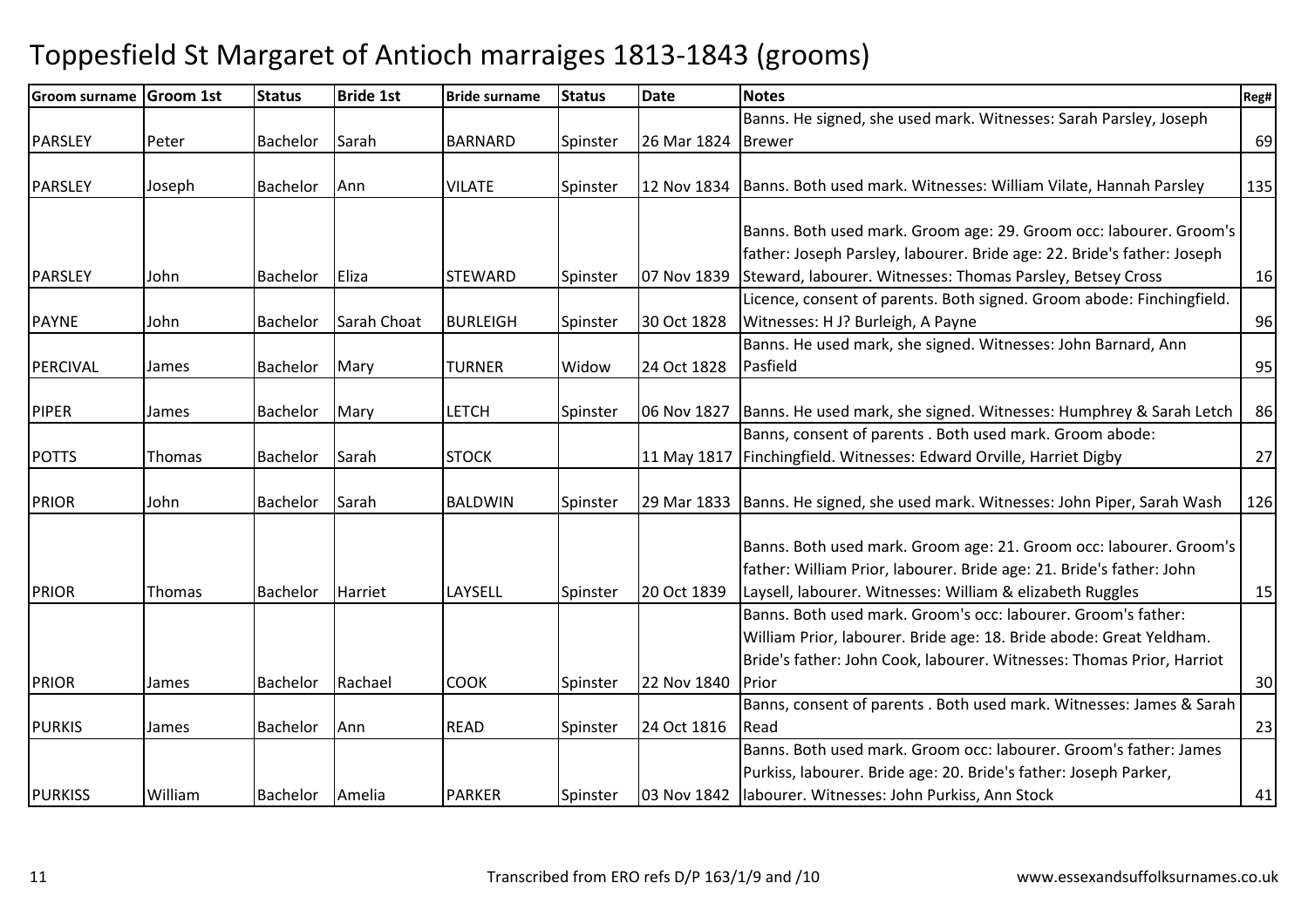| <b>Groom surname</b> | Groom 1st | <b>Status</b>   | <b>Bride 1st</b> | <b>Bride surname</b> | <b>Status</b> | <b>Date</b> | <b>Notes</b>                                                            | Reg#           |
|----------------------|-----------|-----------------|------------------|----------------------|---------------|-------------|-------------------------------------------------------------------------|----------------|
|                      |           |                 |                  |                      |               |             | Banns, consent of parents . Both used mark. Witnesses: James Rede,      |                |
| <b>REED</b>          | John      | <b>Bachelor</b> | Hannah           | PANNEL               | Spinster      | 16 Jul 1819 | <b>Charlotte Reed</b>                                                   | 41             |
|                      |           |                 |                  |                      |               |             |                                                                         |                |
| <b>REED</b>          | James     | <b>Bachelor</b> | Martha           | <b>PURKIS</b>        | Spinster      | 05 Jun 1828 | Banns. Both used mark. Witnesses: Richard Cross, Catherine Reed         | 89             |
| <b>REED</b>          | John      | Widower         | Hannah           | <b>WISEMAN</b>       | Spinster      | 06 Nov 1829 | Banns. Both used mark. Witnesses: Thomas & Charlotte Reed               | 105            |
|                      |           |                 |                  |                      |               |             | Banns. He used mark, she signed [badly]. Witnesses: James Allen,        |                |
| <b>RICHARDSON</b>    | John      | Bachelor        | Mary             | LANCASTER            | Spinster      | 30 Sep 1824 | Joseph Brewer                                                           | 72             |
|                      |           |                 |                  |                      |               |             |                                                                         |                |
| RIDGEWELL            | John      | <b>Bachelor</b> | Charlotte        | <b>HARRINGTON</b>    | Spinster      | 29 Oct 1824 | Banns. Both used mark. Witnesses: Joseph Brewer, Henry Wiseman          | 73             |
| RIDGWELL             | George    | Bachelor        | Sarah            | YELDHAM              | Spinster      | 06 Nov 1829 | Banns. Both used mark. Witnesses: John & Mary Yeldham                   | 106            |
| <b>RIDGWELL</b>      | John      | Widower         | Sophia           | <b>RIDGWELL</b>      | Spinster      | 23 Jan 1835 | Banns. Both used mark. Witnesses: John Ashby, Lydia Staines             | 140            |
|                      |           |                 |                  |                      |               |             | Banns. Both used mark. [For Rhodes ?] Witnesses: Joshua Allen,          |                |
| <b>ROADS</b>         | Edward    | Bachelor        | Charlotte        | <b>COOK</b>          | Spinster      | 01 Dec 1824 | Joseph Brewer                                                           | 74             |
| <b>RUGGLES</b>       | John      | Widower         | Anne             | <b>DORKIN</b>        | Widow         | 08 Nov 1813 | Banns. Both used mark. Witnesses: Joseph & Jemima Ruggles               | $\vert$        |
|                      |           |                 |                  |                      |               |             | Banns, consent of parents . Both used mark. Witnesses: Elizabeth        |                |
| <b>RUGGLES</b>       | George    | <b>Bachelor</b> | Mary             | <b>DAVISON</b>       | Spinster      | 11 Jan 1818 | Davison, Joseph Brewer                                                  | 32             |
|                      |           |                 |                  |                      |               |             |                                                                         |                |
| <b>RUGGLES</b>       | John      | <b>Bachelor</b> | Elizabeth        | <b>KING</b>          | Spinster      | 05 Dec 1828 | Banns. Both used mark. Witnesses: Isaac Marsh, Joseph Brewer            | 100            |
|                      |           |                 |                  |                      |               |             | Banns, consent of parents. Both used mark. Witnesses: William &         |                |
| <b>RUGGLES</b>       | James     | Bachelor        | Hannah           | <b>HALLS</b>         | Spinster      | 20 Aug 1834 | <b>Charlotte Halls</b>                                                  | 134            |
|                      |           |                 | Jane             |                      |               |             |                                                                         |                |
| <b>RUGGLES</b>       | John      | Widower         | Willsmore        | <b>HARDY</b>         | Spinster      | 12 Nov 1834 | Banns. Both used mark. Witnesses: John Bassam, Sarah Hardy              | 136            |
|                      |           |                 |                  |                      |               |             | Banns. Both used mark. Groom age: 22. Groom's occ: Thomas Ruggles,      |                |
|                      |           |                 |                  |                      |               |             | labourer. Bride age: 22. Bride's father: Joseph Argent, labourer.       |                |
| <b>RUGGLES</b>       | George    | <b>Bachelor</b> | Ann              | <b>ARGENT</b>        | Spinster      | 25 Dec 1838 | Witnesses: James & Hannah Ruggles                                       | $\overline{9}$ |
|                      |           |                 |                  |                      |               |             |                                                                         |                |
|                      |           |                 |                  |                      |               |             | Banns. Both used mark. Groom age: 19. Groom occ: labourer. Groom's      |                |
|                      |           |                 |                  |                      |               |             | father: Thomas Ruggles, labourer. Bride age: 20. Bride's father: Robert |                |
| <b>RUGGLES</b>       | William   | <b>Bachelor</b> | Elizabeth        | <b>ATTERTON</b>      | Spinster      | 25 Dec 1838 | Atterton, labourer. Witnesses: James Ruggles, Emma Martin               | 10             |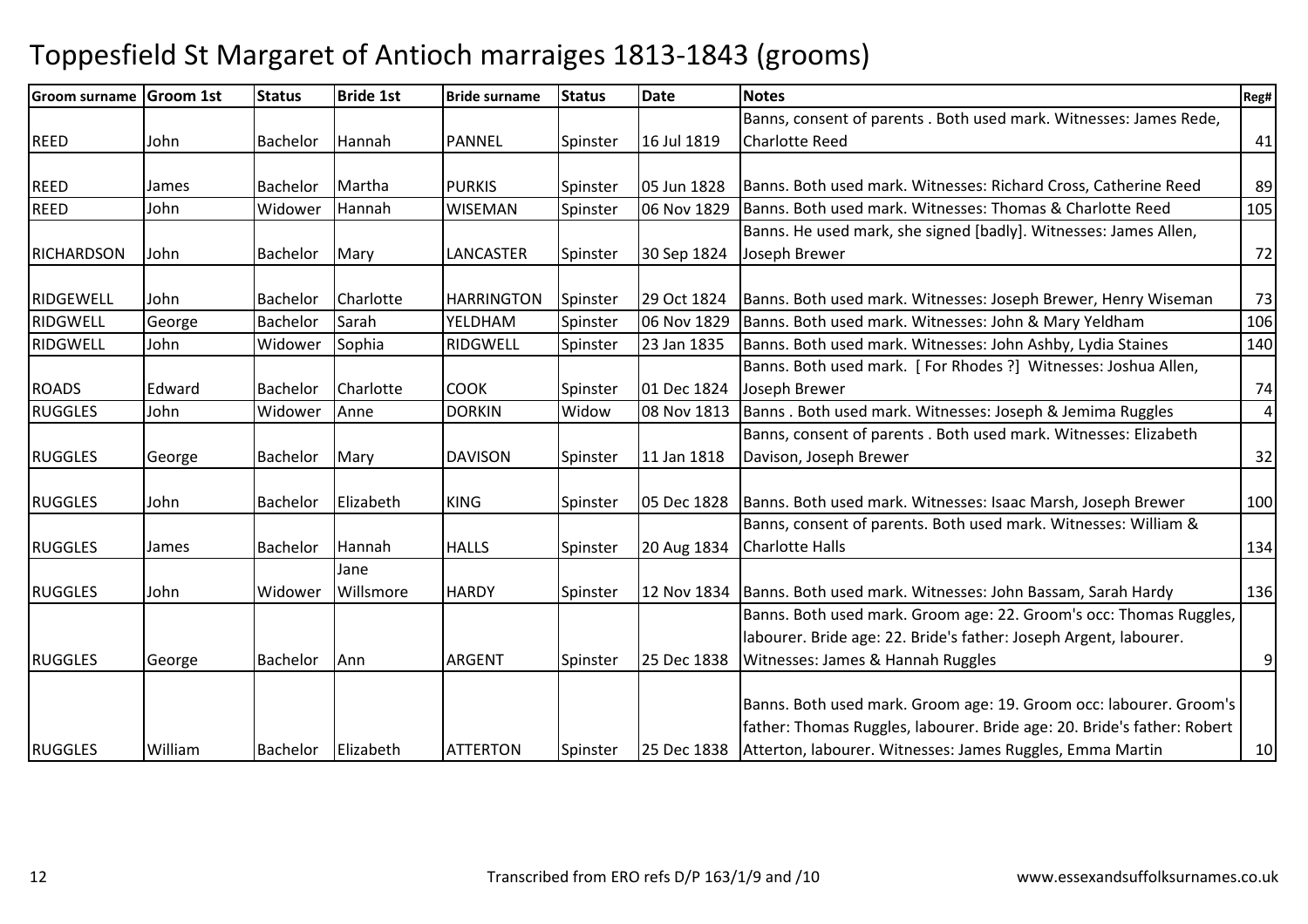| Groom surname Groom 1st |              | <b>Status</b>   | <b>Bride 1st</b> | <b>Bride surname</b> | <b>Status</b> | <b>Date</b> | <b>Notes</b>                                                               | Reg#             |
|-------------------------|--------------|-----------------|------------------|----------------------|---------------|-------------|----------------------------------------------------------------------------|------------------|
|                         |              |                 |                  |                      |               |             |                                                                            |                  |
|                         |              |                 |                  |                      |               |             | Groom age: 21. Groom's father: John Ruggles, labourer. Bride age: 19.      |                  |
|                         |              |                 |                  |                      |               |             | Putative father of the bride, John Dorking, Labourer. Banns. Both used     |                  |
| <b>RUGGLES</b>          | James        | <b>Bachelor</b> | <b>IEmma</b>     | <b>MARTIN</b>        | Spinster      | 25 Dec 1839 | mark. Witnesses: William & Elizabeth Ruggles                               | 21               |
|                         |              |                 |                  |                      |               |             | Banns. Both used mark. Groom occ: labourer. Groom's father: George         |                  |
|                         |              |                 |                  |                      |               |             | Ruggles, labourer. Bride age: 20. Bride's father: Henry Drew, labourer.    |                  |
| <b>RUGGLES</b>          | John         | Bachelor        | Marianne         | <b>DREW</b>          | Spinster      | 25 Dec 1840 | Witnesses: Thomas Smee, Elizabeth Ruggles                                  | 31               |
|                         |              |                 |                  |                      |               |             |                                                                            |                  |
|                         |              |                 |                  |                      |               |             | Banns. Both used mark. Groom age: 19. Groom occ: labourer. Groom's         |                  |
|                         |              |                 |                  |                      |               |             | father: George Ruggles, labourer. Bride's father: James Barnard,           |                  |
| <b>RUGGLES</b>          | Thomas       | <b>Bachelor</b> | Eliza            | <b>BARNARD</b>       | Spinster      | 26 Mar 1841 | bricklayer. Witnesses: Thomas Smee, Elizabeth Ruggles                      | 34               |
|                         |              |                 |                  |                      |               |             | Banns. He used mark, she signed. Groom abode: Great Yeldham.               |                  |
| <b>RULTON</b>           | Daniel       | <b>Bachelor</b> | Hannah           | <b>RUGGLES</b>       | Spinster      | 20 Apr 1821 | Witnesses: Thomas Ruggles, Hannah Davison                                  | 51               |
|                         |              |                 |                  |                      |               |             | Banns. Both used mark. Groom age: 38. Groom's occ: labourer.               |                  |
|                         |              |                 |                  |                      |               |             | Groom's father: John Russell, labourer. Bride age: 21. Bride's occ:        |                  |
|                         |              |                 |                  |                      |               |             | braider. Bride's father: William Dorking, labourer. Witnesses: Joseph      |                  |
| <b>RUSSELL</b>          | Edward       | Widower         | Eliza            | <b>DORKING</b>       | Spinster      | 25 Dec 1837 | Daines, Emma Aves                                                          | 4                |
|                         |              |                 |                  |                      |               |             | Banns. Both used mark. Groom age: 20. Groom occ: labourer. Groom's         |                  |
|                         |              |                 |                  |                      |               |             | father: Henry Savill, labourer. Bride age: 19. Bride's father: John Hardy, |                  |
| SAVILL                  | John         | <b>Bachelor</b> | Matilda Ann      | <b>HARDY</b>         | Spinster      | 02 Nov 1838 | bricklayer. Witnesses: Josiah & Sarah Hardy                                | 8                |
|                         |              |                 |                  |                      |               |             | Banns, consent of parents . He signed, she used mark. Witnesses:           |                  |
| <b>SHAVE</b>            | John         | <b>Bachelor</b> | Hannah           | <b>SMITH</b>         | Spinster      | 09 Dec 1814 | George Haseler, Mary Shead                                                 | $\boldsymbol{9}$ |
| <b>SMART</b>            | William      | <b>Bachelor</b> | Eliza            | <b>DAINES</b>        | Spinster      | 18 Nov 1836 | Banns. Both used mark. Witnesses: John Laall?, Susan Smee                  | 151              |
|                         |              |                 |                  |                      |               |             | Banns, consent of parents . Both used mark. Witnesses: Joseph              |                  |
| <b>SMEE</b>             | <b>Isaac</b> | <b>Bachelor</b> | Catherine        | <b>BUTCHER</b>       | Spinster      | 25 Dec 1817 | Brewer, Robert Hardy                                                       | 31               |
|                         |              |                 |                  |                      |               |             | Banns. Both used mark. Groom age: 19. Groom occ: shoemaker.                |                  |
|                         |              |                 |                  |                      |               |             | Groom's father: Isaac Smee, shoemaker. Bride age: 17. Bride's father:      |                  |
|                         |              |                 |                  |                      |               |             | George Ruggles, labourer. Witnesses: Thomas Ruggles, Hannah Maria          |                  |
| <b>SMEE</b>             | Thomas       | Bachelor        | Elizabeth        | <b>RUGGLES</b>       | Spinster      | 09 Jul 1841 | Vilate                                                                     | 35               |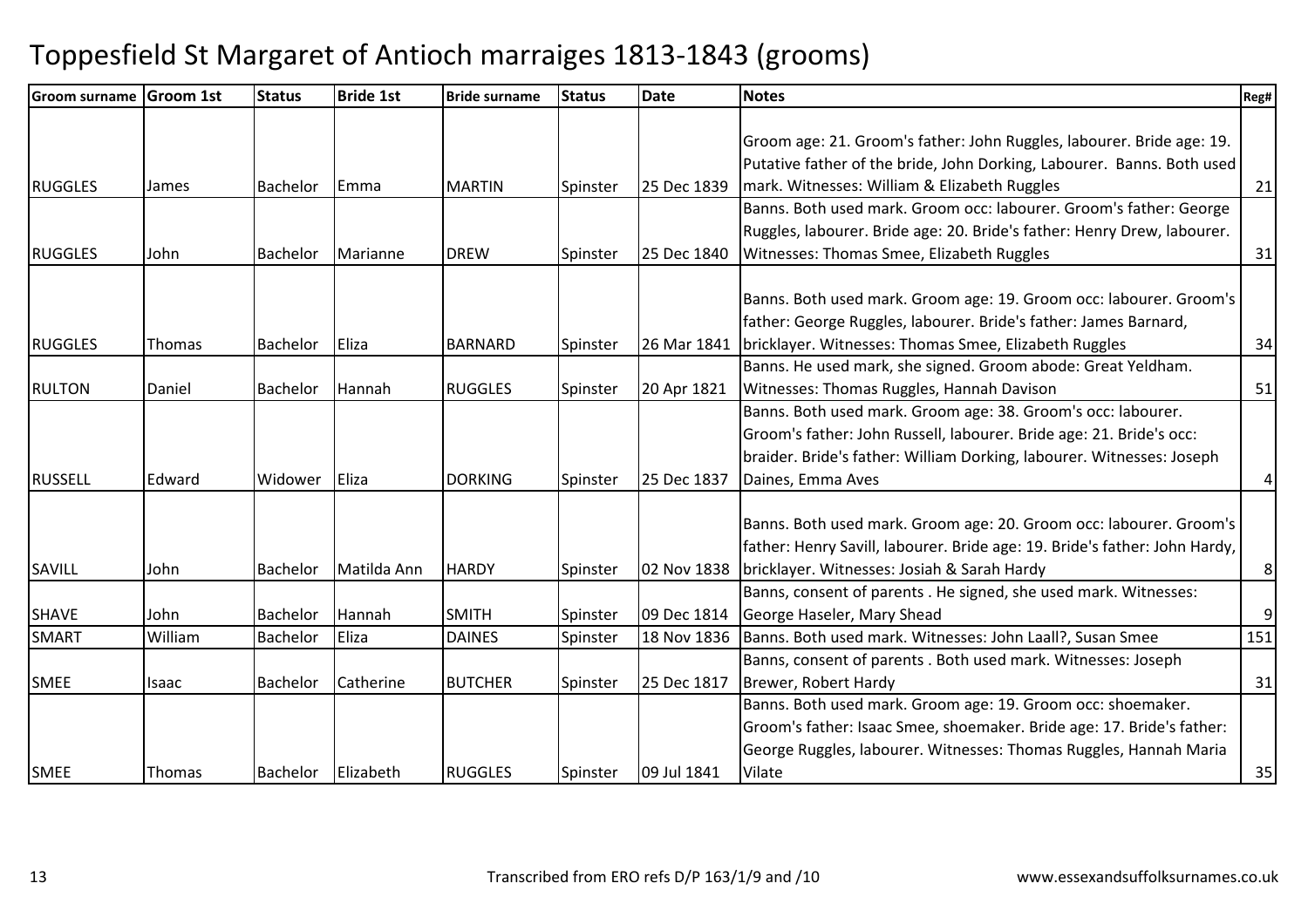| Groom surname Groom 1st |          | <b>Status</b> | <b>Bride 1st</b> | <b>Bride surname</b> | <b>Status</b> | <b>Date</b> | <b>Notes</b>                                                            | Reg# |
|-------------------------|----------|---------------|------------------|----------------------|---------------|-------------|-------------------------------------------------------------------------|------|
|                         |          |               |                  |                      |               |             |                                                                         |      |
|                         |          |               |                  |                      |               |             | Banns. He signed, she used mark. Groom age: 20. Groom occ:              |      |
|                         |          |               |                  |                      |               |             | shoemaker. Groom's father: Henry Smee, shoemaker. Bride's father:       |      |
| <b>SMEE</b>             | John     | Bachelor      | Harriet          | <b>HAWKES</b>        | Spinster      | 03 Dec 1841 | Samuel Hawkes, carpenter. Witnesses: John & Eliza Hawkes                | 38   |
|                         |          |               |                  |                      |               |             | Banns, consent of parents . Both used mark. Witnesses: David            |      |
| <b>SMITH</b>            | John     | Bachelor      | Martha           | <b>EARDLY</b>        | Spinster      | 18 Mar 1817 | Dowsett, Susan Smith                                                    | 25   |
|                         |          |               |                  |                      |               |             | Banns, consent of parents. Both used mark. Witnesses: Richard &         |      |
| <b>STEWARD</b>          | David    | Bachelor      | Sarah Brown      | <b>DOWSETT</b>       | Spinster      | 06 Apr 1832 | <b>Catharine Steward</b>                                                | 119  |
|                         |          |               |                  |                      |               |             | Banns. He signed, she used mark. Witnesses: David & Catharine           |      |
| <b>STEWARD</b>          | Richard  | Bachelor      | Sarah            | <b>STOCK</b>         | Spinster      | 18 Mar 1836 | Steward                                                                 | 148  |
|                         |          |               |                  |                      |               |             | Banns. Both used mark. Groom occ: labourer. Groom's father: Joseph      |      |
|                         |          |               | Hannah           |                      |               |             | Steward, labourer. Bride age: 20. Bride's father: John Allen, labourer. |      |
| <b>STEWARD</b>          | Richard  | Bachelor      | Mariann          | <b>ALLEN</b>         | Spinster      | 26 Dec 1843 | Witnesses: John & Ann Argent                                            | 50   |
|                         |          |               |                  |                      |               |             |                                                                         |      |
| <b>STOCK</b>            | John     | Bachelor      | Mary             | YELDHAM              | Spinster      | 19 Nov 1830 | Banns. Both used mark. Witnesses: Erasmus Yeldham, Sarah Ridgwell       | 110  |
|                         |          |               |                  |                      |               |             | Banns. Both used mark. Groom abode: Black Notley. Witnesses:            |      |
| <b>STOCK</b>            | Joseph   | Bachelor      | Sarah            | <b>HALLS</b>         | Spinster      | 11 Jul 1834 | Joseph Brewer, William Halls                                            | 133  |
| <b>SYTHE</b>            | John     | Bachelor      | Martha           | <b>DEARSLEY</b>      | Spinster      | 03 Apr 1823 | Banns. Both used mark. Witnesses: Mary Clark, Joseph Brewer             | 65   |
|                         |          |               |                  |                      |               |             |                                                                         |      |
| <b>TARBIN</b>           | John     | Bachelor      | Ann              | <b>HARRINGTON</b>    | Spinster      | 25 Oct 1822 | Banns. Both used mark. Witnesses: Thomas Harrington, Joseph Brewer      | 61   |
|                         |          |               |                  |                      |               |             |                                                                         |      |
| <b>TARBIN</b>           | Edward   | Bachelor      | Mary             | <b>GRUBB</b>         | Spinster      | 04 Jul 1824 | Banns. Both used mark. Witnesses: John Butcher, Joseph Brewer           | 70   |
| <b>TARBIN</b>           | William  | Bachelor      | Elizabeth        | <b>BRAGG</b>         | Spinster      | 20 Nov 1831 | Banns. Both used mark. Witnesses: Joseph Bragg, Ann Tarbin              | 114  |
|                         |          |               |                  |                      |               |             |                                                                         |      |
| <b>TARBIN</b>           | George   | Bachelor      | Mary             | <b>RUGGLES</b>       | Spinster      | 26 Dec 1831 | Banns. Both used mark. Witnesses: Charles Ruggles, Susan Ridgwell       | 115  |
|                         |          |               |                  |                      |               |             |                                                                         |      |
| <b>TARBIN</b>           | Benjamin | Bachelor      | Sarah            | <b>ARGENT</b>        | Spinster      | 06 Jul 1834 | Banns. Both used mark. Witnesses: William Daines, Ann Tarbin            | 132  |
|                         |          |               |                  |                      |               |             | Banns. Both used mark. Groom occ: labourer. Groom's father: John        |      |
|                         |          |               |                  |                      |               |             | Tarbin, labourer. Bride's father: James Halls, butcher. Witnesses:      |      |
| <b>TARBIN</b>           | Edward   | Widower       | Jane             | <b>HALLS</b>         | Spinster      | 25 Dec 1841 | Josiah Tarbin, Ann Grubb                                                | 39   |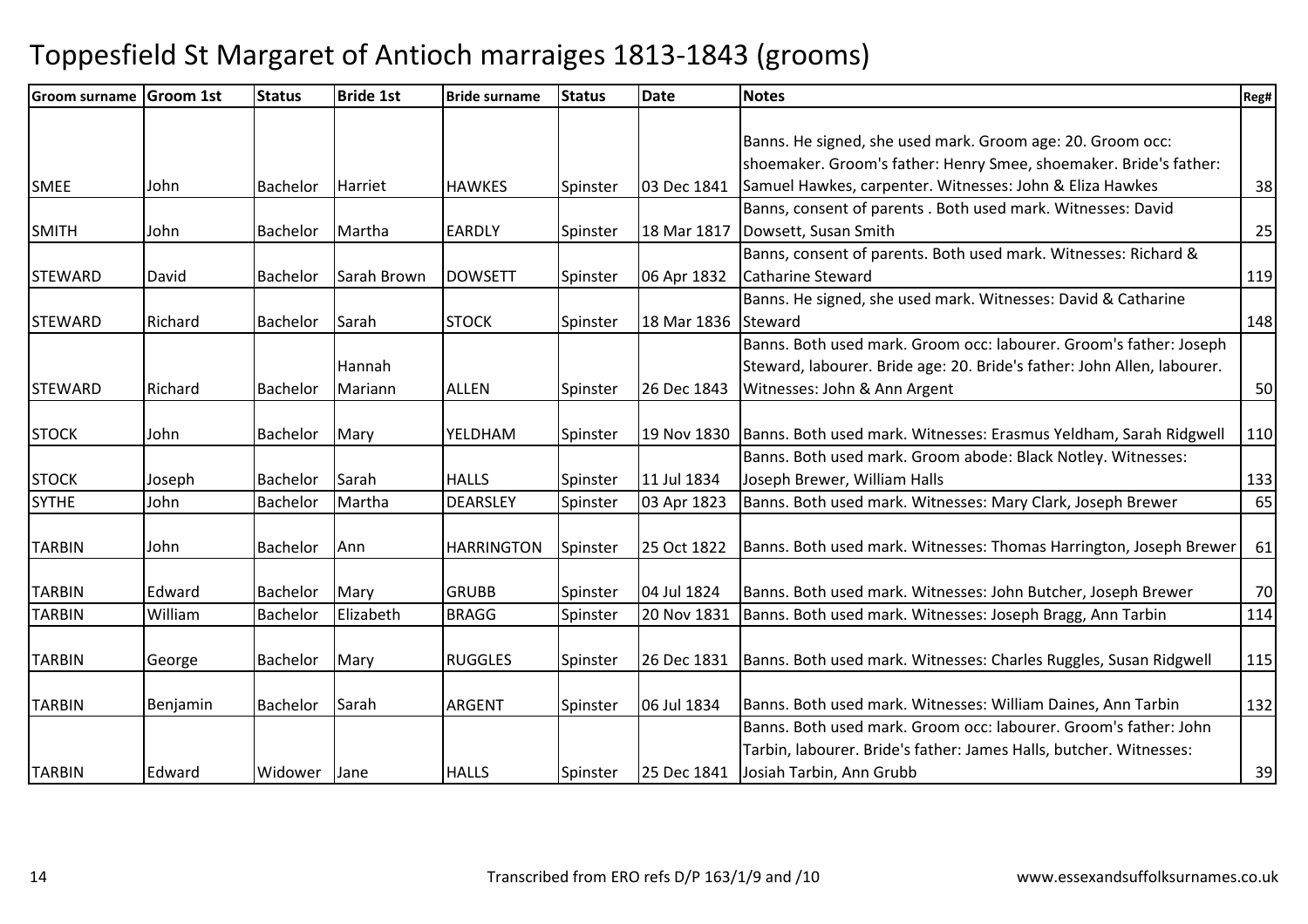| Groom surname Groom 1st |         | <b>Status</b>   | <b>Bride 1st</b>     | <b>Bride surname</b> | <b>Status</b> | <b>Date</b> | <b>Notes</b>                                                            | Reg#           |
|-------------------------|---------|-----------------|----------------------|----------------------|---------------|-------------|-------------------------------------------------------------------------|----------------|
|                         |         |                 |                      |                      |               |             |                                                                         |                |
|                         |         |                 |                      |                      |               |             | Groom occ: labourer. Groom's father: Joseph Tarbin, labourer. Bride's   |                |
|                         |         |                 |                      |                      |               |             | mother was Martha Richardson, she was illegitimate. Banns. Both         |                |
| <b>TARBIN</b>           | Josiah  | <b>Bachelor</b> | Sarah                | <b>RICHARDSON</b>    | Spinster      | 19 Jul 1843 | used mark. Witnesses: William Argent, Charlotte Tarbin                  | 44             |
|                         |         |                 |                      |                      |               |             | Banns. Both used mark. Groom occ: labourer. Groom's father: William     |                |
|                         |         |                 |                      |                      |               |             | Tarbin, labourer. Bride age: 20. Bride's father: James Coote, labourer. |                |
| <b>TARBIN</b>           | Ephraim | Bachelor        | Charlotte            | <b>COOTE</b>         | Spinster      | 23 Dec 1843 | Witnesses: James Kemp, Susan Coote                                      | 49             |
|                         |         |                 |                      |                      |               |             | Banns. Both used mark. Groom occ: labourer. Groom's father: John        |                |
|                         |         |                 |                      |                      |               |             | Tarbin, labourer. Bride's father: Samuel Argent, labourer. Witnesses:   |                |
| <b>TARBIN</b>           | Daniel  | <b>Bachelor</b> | Charlotte            | ARGENT               | Spinster      | 26 Dec 1843 | William Daines, Catherin Argent                                         | 51             |
| <b>TAYLOR</b>           | John    | <b>Bachelor</b> | Caroline             | <b>WISEMAN</b>       | Spinster      | 23 Feb 1832 | Licence. Both used mark. Witnesses: Geo Smith, Isaac Davie              | 117            |
|                         |         |                 |                      |                      |               |             | Licence, consent of parents . Both signed. Groom abode: Widford,        |                |
| <b>THOMSON</b>          | Thomas  | Bachelor        | Mary Ann             | POOL                 |               | 13 Sep 1818 | Essex. Witnesses: George Chickall, Sarah Pool                           | 36             |
|                         |         |                 |                      |                      |               |             | Banns, consent of parents . Both used mark. Witnesses: Joseph           |                |
| <b>VILATE</b>           | James   | <b>Bachelor</b> | Susan                | <b>AVES</b>          | Spinster      | 15 Jul 1821 | <b>Brewer, Mary Aves</b>                                                | 53             |
|                         |         |                 |                      |                      |               |             | Groom occ: bricklayer. Groom's father unknown. Bride age: 20. Bride's   |                |
|                         |         |                 |                      |                      |               |             | father: George Ruggles. Banns. Both used mark. Witnesses: William       |                |
| <b>VILATE</b>           | John    | <b>Bachelor</b> | Hannah Maria RUGGLES |                      | Spinster      | 25 Dec 1839 | Halls, Marianne?                                                        | 24             |
|                         |         |                 |                      |                      |               |             | Banns, consent of parents . Both used mark. Witnesses: John Clark,      |                |
| <b>WALLS</b>            | John    | <b>Bachelor</b> | Hannah               | <b>ATTERTON</b>      | Spinster      | 12 Oct 1814 | <b>Anne Purkis</b>                                                      | 8 <sup>°</sup> |
|                         |         |                 |                      |                      |               |             | Banns. Both used mark. Groom age: 26. Groom occ: labourer. Groom's      |                |
|                         |         |                 |                      |                      |               |             | father: John Walls, labourer. Bride's father: George Dorking, labourer. |                |
| <b>WALLS</b>            | John    | <b>Bachelor</b> | Elizabeth            | <b>DORKING</b>       | Spinster      | 26 May 1843 | Witnesses: James Hardy, Hannah Butcher                                  | 43             |
| <b>WASH</b>             | James   | <b>Bachelor</b> | Hannah               | RIDGWELL             | Spinster      | 24 Aug 1828 | Banns. Both used mark. Witnesses: John Wash, Eliza Turner               | 91             |
|                         |         |                 |                      |                      |               |             | Banns. Both used mark. Groom occ: labourer. Groom's father: David       |                |
|                         |         |                 |                      |                      |               |             | Wash, labourer. Bride's father: Joseph Dowsett, carpenter. Witnesses:   |                |
| <b>WASH</b>             | David   | <b>Bachelor</b> | Hannah               | <b>DOWSETT</b>       | Spinster      | 25 Dec 1839 | Mary Dowsett, Thomas Wash                                               | 20             |
|                         |         |                 |                      |                      |               |             | Licence. Both signed. Groom abode: Balsham, Cambs. Witnesses:           |                |
| <b>WEBB</b>             | John    | <b>Bachelor</b> | Charlotte            | <b>FREEBORNE</b>     | Spinster      | 29 May 1829 | George Freeborn, Marianne Webb                                          | 101            |
|                         |         |                 |                      |                      |               |             | Banns. He signed, she used mark. Witnesses: William Daines, Susan       |                |
| <b>WISEMAN</b>          | Henry   | Bachelor        | Elizabeth            | <b>ARGENT</b>        | Spinster      | 21 Jan 1825 | Argent                                                                  | 76             |